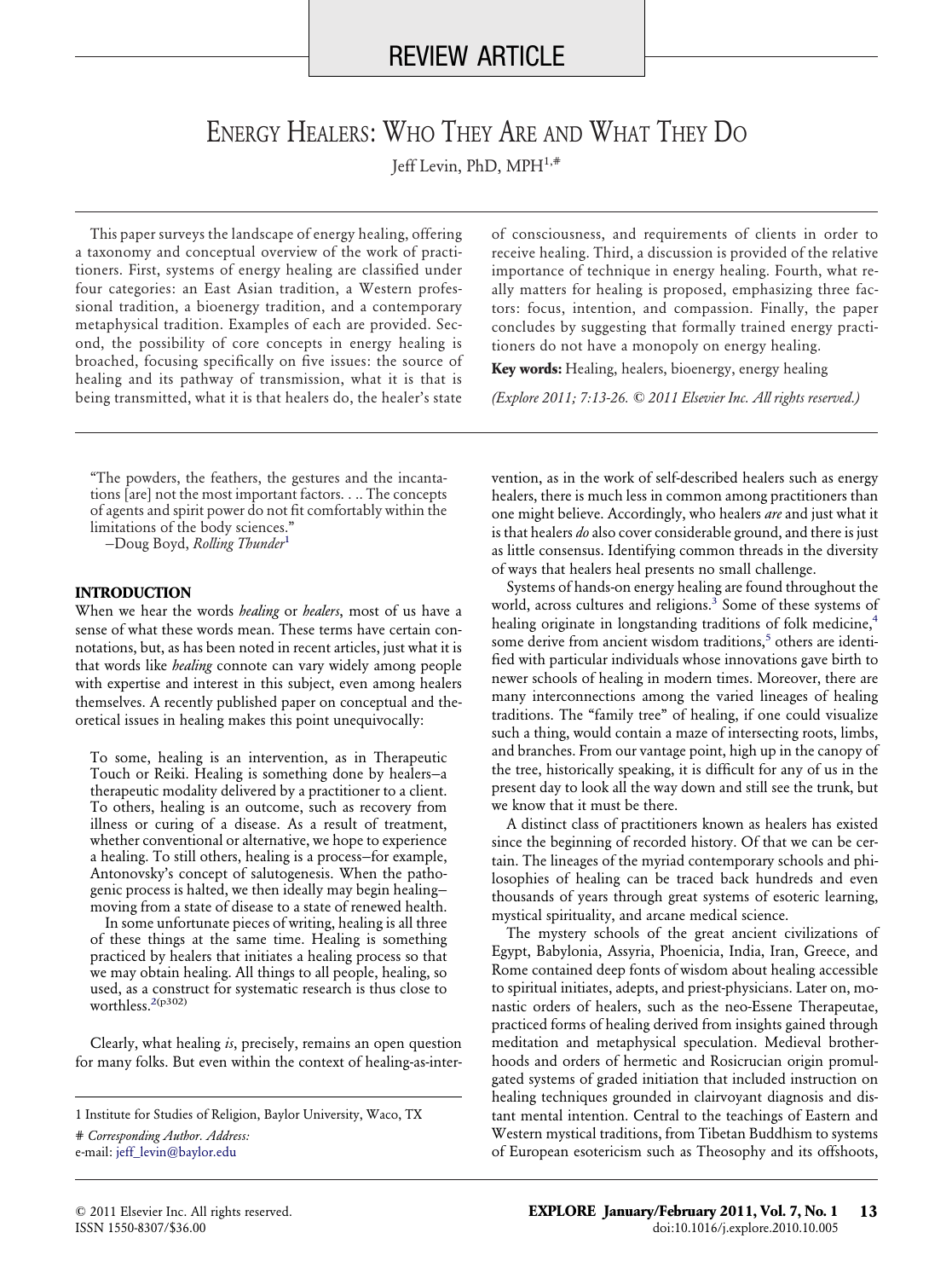were explicit teachings about touch, noncontact, and absent healing based on understandings of the connectedness of all life through a substrate of circulating subtle energy. Other traditions, from kabbalism to shamanism to more contemporary new age philosophies, also promulgate methods of healing accessible to students or initiates.<sup>6</sup>

If we were to survey the breadth of modern-day systems of energy healing and subtle-energy– based bodywork, we would find scores of different traditions, schools, philosophies, lineages, and techniques.<sup>7</sup> Some are carryovers from these earlier traditions of healing; others are newer. The teachings of many of these systems have today become rigorously codified and are essentially proprietary. That is, they are overseen and maintained by institutions that offer graded or leveled instruction and training, under strict supervision, culminating in a formal credential. This is not unlike the old esoteric orders that would offer rigorous training to novice healers, leading to initiation and status as adepts. If one thinks about it, there is also much in common with the longstanding apprentice-journeyman-master system of licensing established for the building trades.

This kind of training model is used by many of the prominent healing schools and lineages operating today, such as Reiki, Healing Touch, Therapeutic Touch, Brennan Healing Science, and Wirkus Bioenergy. The existence of formal educational and credentialing programs speaks to the widespread recognition among healers that healing work is a serious profession, necessitating supervised preparation and grounding in specific teachings. This includes information and guidance that is both theoretical—about the nature of healing—and practical—about how to conduct healing sessions. While little prevents self-professed healers from plying their trade as soon as they wish, at least in the United States, organized training programs insure that prospective candidates of a respective healing brand first pass through a formal vetting process. The substantive content, however, the information and techniques that one must learn, varies considerably across systems.

There is probably no limit to the ways that we might categorize existing traditions of energy healing: by shared geographical origin; by shared beliefs about the origins of disease and dysfunction; by shared techniques; by how the healing process is languaged; by the presence, or absence, of a salient spiritual dimension; and so on. Many healers and scholars have mapped out the varied types of healing modalities in this way. These exercises are valuable to a point. But we must keep in mind that carefully describing a phenomenon does not equate with interpreting, explaining, or understanding it. The former must precede the latter, for sure, but description by itself only brings us so far in gaining an understanding of a phenomenon, including healing.

So much of what has been written about healing, up to now, is purely descriptive. To be clear, there is nothing intrinsically wrong with such an approach. Existing scholarship on healing has been quite helpful in mapping its terrain. Indeed, this paper will now offer some description of its own. But it is important to keep in mind the old axiom that "the map is not the terrain." This is only a preliminary step in becoming familiar with what healers do. Description without explanation is inadequate and incomplete. In this article, an effort will be made to do more.

### **THE SPECTRUM OF ENERGY HEALING**

Systems of energy healing are historically, culturally, religiously, and phenomenologically diverse. It would be an exaggeration to state that there are as many types of healing practices as there are healers. But not a huge exaggeration. Still, in surveying the full breadth of traditions of energy healing, we can identify several discrete categories of systems:

- an East Asian tradition, which includes systems such as Reiki and Qigong;
- a Western professional tradition, which has recruited strongly among nurses and is exemplified by Therapeutic Touch and Healing Touch;
- a bioenergy tradition, a family of healing theories and methods originating primarily in Eastern Europe;
- a contemporary metaphysical tradition, exemplified by wellknown healers such as Barbara Brennan, Rosalyn Bruyere, and Donna Eden who have eclectic backgrounds in other established traditions.

To clarify, these categories do not imply any formal connections among constituent systems of healing, although some do exist. Rather, one might think of these categories as meta-traditions of healing— clusters of systems of mostly (but not entirely) shared origins, beliefs, techniques, terminology, and spiritual emphasis. In one sense, then, these categories are artificial. On the other hand, the similarities within categories tend to outweigh any similarities across categories. In the spirit of the previous remarks, this taxonomy is introduced not because it explains all of what healers do. It does not. Instead, the objective is simply to provide a starting point for description of some of the most prominent types of healing work that one is likely to encounter in the present day.

If we were to observe healers of these respective healing traditions plying their trade, we would see a variety of styles at work. Even within particular traditions, we would see marked variation. Indeed, within specific healing schools or systems themselves, such as Reiki or bioenergy, one can find a multiplicity of styles of practice due to various lineages operating under the same "brand." Simply put, healers do healing in many distinct ways.

#### **East Asian Healers**

In the West, among the most visible and established traditions of energy healing are those of East Asian origin. These include a variety of philosophies and systems, originating in China or Japan, some of ancient lineage and some developed more recently. Representative traditions include Qigong, Reiki, *jin shin do*, Johrei, Mahikari, *jin shin jyutsu*, Hoshino, *chi nei tsang*, and variations of Shiatsu *amma* or *anma*.

Notwithstanding mostly shared geographical origins, these and related traditions of healing are a disparate lot. Some are founded in Buddhist teachings, some in Taoist teachings, some in the Confucian philosophy, and some are of secular origins. Some are purely subtle-energy– based techniques, with or without distant-healing components; some fall in the gray area between energy healing and bodywork. Some incorporate features of the Indian Ayurvedic philosophy, such as the *chakras*; some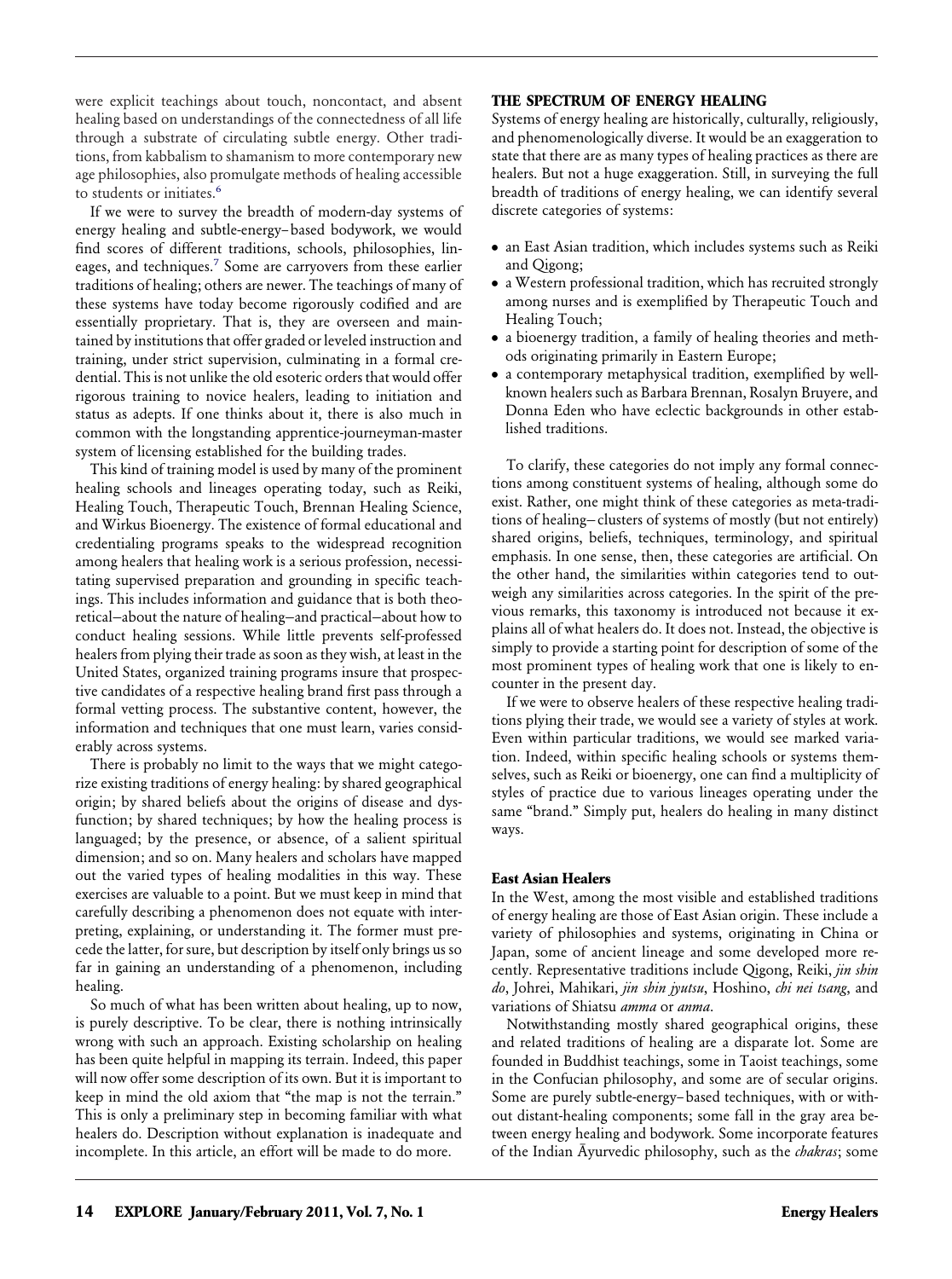incorporate teachings from the martial arts, synthesizing them into a therapeutic model.

If a single common element could be identified for most of these traditions, it would be a foundation in the principles of Traditional Chinese Medicine. This ancient yet still contemporary system of medicine and healing was first documented in *The Yellow Emperor's Classic of Internal Medicine*, a 2,000-year-old text attributed, apocryphally, to the emperor Huang  $Ti.<sup>8</sup>$  Its most fundamental principle is existence of *qi*, a circulating subtle energy or life force that flows along specific channels known as meridians. Energy, and the phenomena arising from it, possess complementary active and passive qualities, known respectively as *yang* and *yin*. These in turn are divisible into five elements wood, fire, earth, metal, water—which together, like totems, comprise all of the qualities of the universe.

Nevertheless, these principles are not ubiquitous among all of these systems of energy healing. Belief in *qi* is fairly widespread, but not much else. There does not appear to be an extant "orthodox" East Asian healing ur-tradition from which all of these various systems emerge in whole. *Qi*, moreover, as well as the select principles of Traditional Chinese Medicine, are important components of other traditions of healing that have originated outside of China and Japan.

The most widespread and popular system of energy healing to emerge from East Asia in the past century is Reiki. Developed by Dr Mikao Usui, while a student in a Tendai Buddhist school in Japan in the early 1900s, Reiki is a touch healing practice by which the practitioner channels a spiritually guided life energy without depleting her own life force.<sup>[9](#page-12-0)</sup>  $Q_i$  and the meridian system are important features of the Reiki philosophy, as are the major and minor *chakras* and what esotericists refer to as the etheric body or aura. The practitioner's hands are placed on or just off the body, along the central channel, in a sequential series of placements mostly keyed to the *chakras*, starting at the top of the head and moving to the bottom of the feet. Reiki was brought to the West by Mrs Hawayo Takata in 1938, and today is carried on through the work of many distinct (and competing) lineages that offer graded instruction and "attunements," through which secret symbols are transmitted to the healerinitiate that enable the flow of Reiki energy. It has been estimated that as many as two million people throughout the world have undergone Reiki attunement (the present author is one), including 300,000 Reiki masters.<sup>9(pI-18)</sup>

### **Western Professional Healers**

A second identifiable category of energy healing traditions originates in the Western healthcare professions, notably nursing and the allied health sciences.<sup>10</sup> The popularity of energy healing among nurses, especially, has been attributed to a shared "holistic approach": that is, they typically "subscribe to a holistic framework with a focus on health and well-being rather than on diagnosis and curing—and both nurses and healers use touch therapeutically." $11(p95)$  In conjunction with a more expansive medical worldview that "recognize[s] the availability of alterna-tive therapies and differentiate[s] these from biomedicine,["11\(](#page-12-0)p98) the underlying theory and praxis of the contemporary nursing profession is considerably more consonant with what is involved in being a healer than is the medical profession, for instance.

The most prominent, and longest standing, of the nursingoriginated systems of energy healing is Therapeutic Touch. Developed by Dr Dolores Krieger, a nursing professor at New York University, and her teacher, Dora Kunz, a gifted healer and former president of the Theosophical Society, Therapeutic Touch is a modernized version of the traditional religious practice of laying on of hands, codified into a multistep method of healing.<sup>12</sup> Dr Krieger began teaching Therapeutic Touch in 1972, and it has since been taught to around 100,000 people, mostly nurses, including as a part of the curricula of over 90 nursing schools.

Owing to Kunz's Theosophical background, Therapeutic Touch, in contrast to East Asian systems of healing, is grounded in Indian yogic concepts such as *prana, nadīs*, and the structure and dynamics of the multiple, interpenetrating human subtle energy fields.<sup>[13](#page-12-0)</sup> A Therapeutic Touch practitioner begins by centering herself, then conducts an assessment of the client's etheric energy field, attuned to cues in the field indicating pathology, such as congestion, obstruction, depletion, or imbalance. These pathologies are then cleared, using sweeping hand movements, and energy may be transferred to the client to fill in deficits. The client's field is then balanced or smoothed out, and the session is concluded. Care is taken to avoid working with the subtle energies surrounding the head unless one is an accomplished practitioner.<sup>14</sup>

An important element in Therapeutic Touch practice is recognition that success as a healer requires substantial "inner work," and that doing the work of healing may itself contribute to one's transpersonal growth and actualization. Kunz has noted that two observable characteristics of great healers are an ability to center oneself, what she called "a focusing within,"<sup>[15\(](#page-12-0)p297)</sup> and altruism, a desire to serve and help others without concern for personal gain. Therapeutic Touch practitioners are thus, ideally, agents not solely of physical healing but of wholeness, a state that includes mental, emotional, and spiritual dimensions. Dr Janet Quinn, a noted Therapeutic Touch practitioner and researcher, reminds us that the modern word *healing* comes from the Anglo-Saxon *haelan*, which means to be or to become whole. Therapeutic Touch, in essence, is about restoring people to wholeness by ensuring the emergence or restoration of a "right relationship" among all of these dimensions of the self.<sup>16</sup>

Healing Touch, developed in 1989 by Janet Mentgen, a nurse and energy healer, has since become the most widely practiced alternative to Therapeutic Touch in the nursing and healthcare communities. Since the turn of the new century, it has also been the most systematically researched energy healing modality.<sup>17</sup> A Healing Touch practitioner seeks to restore harmony and balance to a client's energy field, thus facilitating the body's own innate self-healing capacities. Healing Touch is much more eclectic than Therapeutic Touch, in both its origins and methods. It comprises about 30 specific techniques, some of which are diagnosis-specific. It thus offers a more traditionally clinical approach to energy healing. Assessment includes a strong intuitive component, based on developing one's "higher sense perception," a concept borrowed from healer Barbara Brennan. Its graded training and credentialing process, involving six levels of certification, is the most systematic and rigorous among energy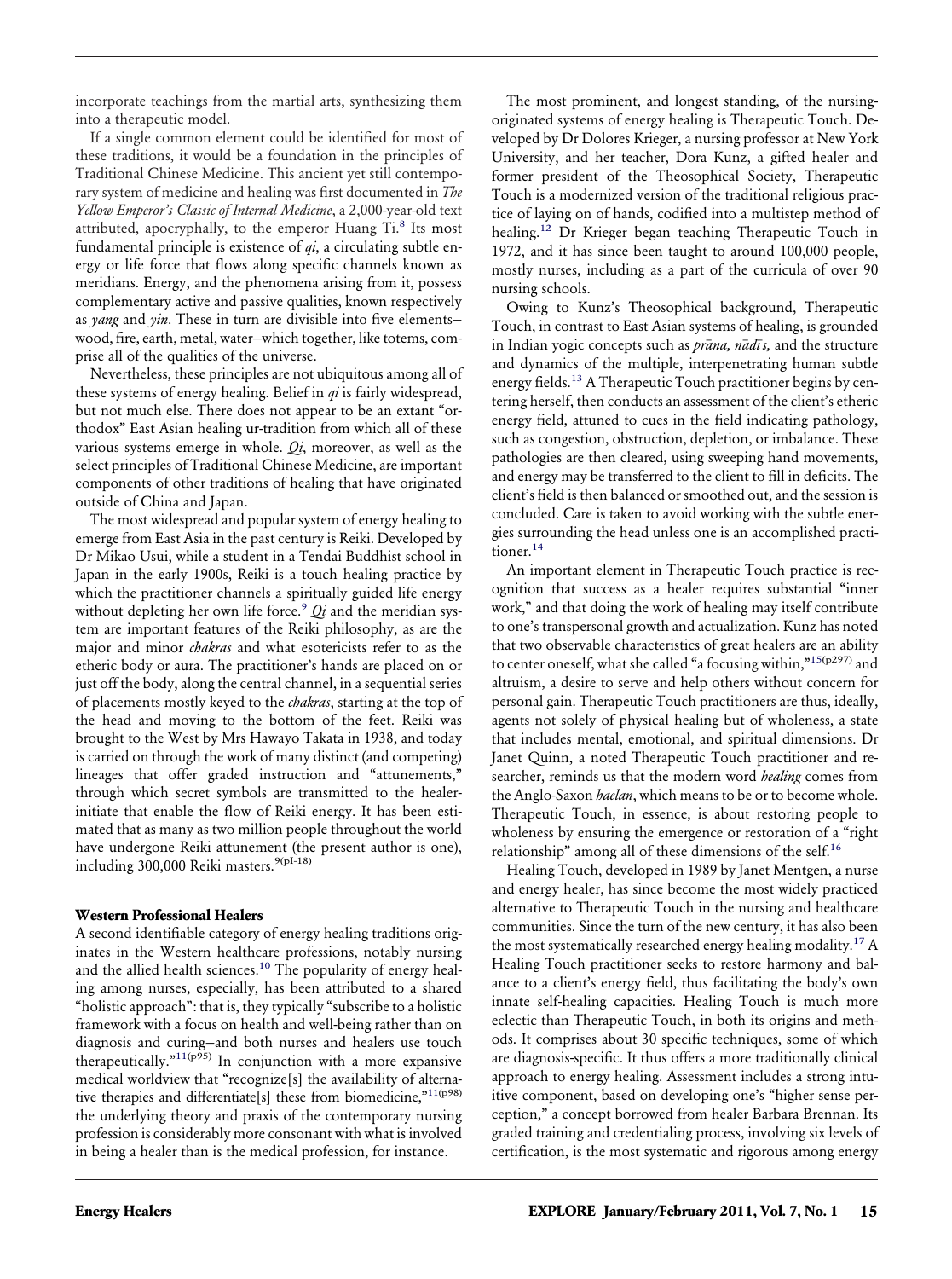healing modalities. There are about 70,000 Healing Touch practitioners in the United States.

This particular category of touch-healing modalities, among all schools and techniques of energy healing, has been especially controversial within biomedicine, as has been well publicized[.18](#page-12-0) It is likely that this response is highly gendered in origin: that so many touch healers are female, are credentialed and licensed within a competing and clinically subordinate profession, and operate under a generally more humanistic therapeutic worldview points to "a subtext of gender and class status conflict" as an explanation, in part, for the hostility and efforts at negative sanction directed at these modalities of healing.<sup>[2\(](#page-11-0)p304)</sup> The tenor of recent organized attacks at touch healing, while superficially couched in the language of scientific legitimacy and respectability, may mask a darker agenda whose motives lie in preservation of professional authority and status in the face of a perceived threat of competition and are rooted in sexism. This is a theme that would be valuably explored further.

### **Bioenergy Healers**

A third distinctive category of energy healing modalities references variations of the concept of bioenergy. Practitioners of bioenergy healing, which takes various forms, are largely, but not exclusively, of European origin. Typically, variations on the term *bio-energo* are used by these healers to describe their work. *Bio-energo* or bioenergy practitioners often come from Russia or Eastern Europe, or have trained under masters from that part of the world. Some bioenergy master healers acknowledge a Central Asian origin for their practice, such as Tibet, but just as many do not. In theory, distinctions between *bio-energo* and related terms such as *qi* or *prāna* or life force may be more idealized than real; they are certainly discrete. In practice, bioenergy healers draw on the same familiar pool of touch and nontouch techniques as other healers, combining them in ways unique to each practitioner or bioenergy lineage.

A defining feature of the worldview of many bioenergy healers is the intimate connection and inseparability of the spiritual or "higher" psychoenergetic dimensions of human life and the bio-chemical and biophysical components of a human being.<sup>[19](#page-12-0)</sup> This understanding, for sure, is not uniquely bioenergetic—it is shared by Reiki, Therapeutic Touch, and Healing Touch practitioners, for example, and probably many other healers. But an explicit emphasis on the (patho)physiological details of these interconnections, as well as a receptivity to exploring the bioelectromagnetic basis of healing and applying insights to healing practice, are perhaps a consequence of the uniquely Western origins and scientific inclinations of so many bioenergy healers. A few examples may be instructive here.

Drs Stanley Krippner and Alberto Villodo, in their wonderful book, *The Realms of Healing*, describe the work of Josef Zezulka, a Czech practitioner of "bio-energy therapy" or "biotronics.["20](#page-12-0) Zezulka was most concerned with transferring "vital powers" from the environment to the client, in order to nourish and balance the forces circulating in one's somatic, psychological, and higher "spheres." Dr Zdeněk Rejdák, organizer of a conference on "bioenergotherapy" and "bioenergotherapeutics" for the Czechoslovakian Scientific Technical Association, later told Dr Krippner that "the latest Soviet research" had determined

how it is that bioenergy practitioners heal: "the mechanism is probably biological plasma.["20\(](#page-12-0)p91) Dr Rejdák added:

The bioenergotherapist proceeds from the knowledge that the patient has the capacity for automatic regeneration and self-recovery, just as long as the limits imposed by the patient's state are not exceeded. When the patient's own reserves are quite limited, the bioenergotherapist provides an additional reserve, designed to restore equilibrium to the patient, bringing him back to health— both at an objective and subjective level.<sup>20(p91)</sup>

Noted Yugoslavian healer, Zdenko Domancic, also took a scientific approach to "bio-energy therapy." In 1987, he founded the Society for the Investigation of Borderline Regions of Science and Mental Hygiene, seeking to integrate this practice into Western biomedicine. He subsequently trained numerous practitioners, including the Irish healers Michael O'Doherty and Tom Griffin, authors of *Bio-Energy Healing*. [21](#page-12-0) Other notable practitioners of *bio-energo* healing include Russian "bioenergy therapist" Dr Ljubisa Stojanovic, an electrical engineer and author of *The Secret of Healing*, [22](#page-12-0) and Israeli healer Ze'ev Kolman, who uses a "bioenergetic force" to correct imbalances in clients' energy fields, as documented in Dr Hans Holzer's book, also titled *The Secret of Healing*. [23](#page-12-0)

The late Dr Richard Gerber, author of the classic text *Vibrational Medicine*, detailed in especially great depth the features of "the human bioenergetic system" spoken of by bioenergy healers.<sup>24</sup> He mapped out the many interconnections among the human subtle-energy bodies, the *chakras* and  $n\bar{a}d\bar{i}s$ , the meridian system, the central nervous system and peripheral nervous system, the body's major physiological systems, and the "bioelectronic" and "crystalline energy" systems that mediate communication among these elements. He concluded, "The total balance and health of the human organism is a product of a balanced and coordinated functioning of both physical and higher dimensional homeostatic regulatory systems."<sup>24(p420)</sup>

Perhaps the most famous, respected, and scientifically vetted of all bioenergy practitioners is the Polish-born healer, Mietek Wirkus. He indeed may be the most studied healer of any tradi-tion currently living in the West.<sup>[25](#page-12-0)</sup> Born in 1939, Wirkus first exhibited his gift as a bioenergy healer while a child, predating by a couple of decades widespread usage of the term *bio-energo*. Wirkus was instrumental in establishing bioenergy therapy in Poland and in gaining official government sanction and licensure for bioenergy practitioners to work complementarily to physicians. He is thus one of the unsung pioneers of integrative medicine.

Wirkus began participating in empirical research studies while in Poland, continuing to do so after emigrating to the United States in 1985. His capabilities have been investigated by scientists with the Menninger Foundation, the National Institutes of Health, the U.S. Army, and many other institutions. Research on the healing capacities of practitioners that he has trained have also begun appearing in the medical literature.<sup>26</sup> He and his wife, Margaret, established the Wirkus Bioenergy Foundation and have since trained thousands of practitioners, including a cadre of master-level practitioners. Wirkus Bioenergy is a noninvasive, nontouch method of bioenergy healing. It is based on detection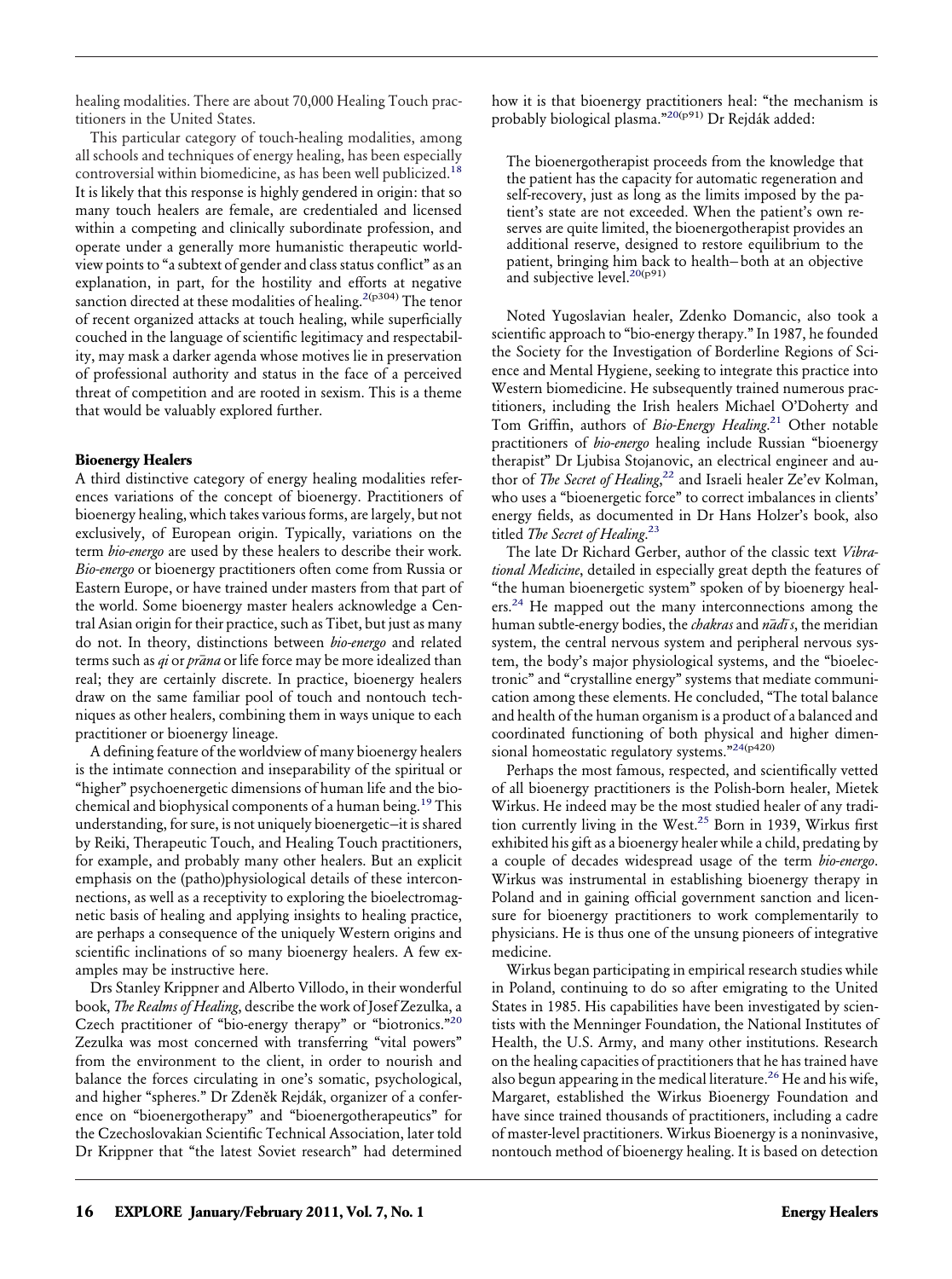and manipulation of fields of low-frequency subtle energies that encircle and interpenetrate the human body.

## **Contemporary Metaphysical Healers**

A fourth category of energy healing traditions comprises a grab bag of metaphysically oriented systems. Most, but not all, use language that reveals an affinity to the new age movement. Most are associated with specific healers who developed their respective brands of healing out of an eclectic mix of backgrounds, training, and expertise. Some of these healers have developed highly regimented training and credentialing programs and have significant followings. Other than their shared eclecticism, these healers have little else in common in terms of theory or practice. Many such new age healers do, however, share an acknowledgment of a spiritual dimension or component of healing and are more likely to describe what they do in language familiar to students of the esoteric spiritual or wisdom traditions. This includes material channeled from discarnate entities, including nonhuman consciousnesses $^{27}$  and human spirit guides and ascended masters[.28](#page-12-0)

The esoteric, thus, is something of a lingua franca for these types of healers—just as the language of Traditional Chinese Medicine is for many East Asian healers, the language of Theosophy and of Western healthcare are for nursing-based touch healing modalities, and the language of the physical and natural sciences is among bioenergy practitioners. But, to be clear, while one can identify somewhat common idioms for these categories of healers, for the most part this does not imply conceptual or theoretical agreement among all practitioners within these categories. New age healers especially tend to be sui generis, or one of a kind.

Among the most well regarded eclectic healers is Rosalyn Bruyere, founder of the Healing Light Center Church. Bruyere describes herself as a clairvoyant healer. She has synthesized large amounts of material on the theory and practice of healing from many diverse sources. These include teachings gleaned from shamanic traditions, both African and Native American, especially Hopi; the mystery schools of Egypt and Greece; Hinduism, Ayurveda, and the yogic tradition; Tibetan medicine; the Western esoteric tradition; and contemporary scientific research on the impact of bioelectromagnetic fields on human life. Bruyere's approach to energy healing is described in her book, *Wheels of Light*. [29](#page-12-0)

Another eclectic healer, but with a formal background in a mainstream bodywork modality, is Donna Eden. Originally trained in Touch for Health, a system based on muscle testing and derived from a synthesis of applied kinesiology and the principles of Traditional Chinese Medicine,<sup>[30](#page-12-0)</sup> Eden, like Bruyere, is a gifted clairvoyant and incorporates findings from scientific research on energy medicine into her approach. The certification program in Eden Energy Medicine is a two- to three-year graded curriculum in the theory and practice of energy healing. It includes material on energy testing, within the context of the meridians and various acupoints (neurolymphatic, neurovascular, acupressure) and draws on key concepts from both Ayurveda and Traditional Chinese Medicine, as well as from modern neuroscience and energy psychology. Eden has

described her approach to healing in the book, *Energy Medicine*. [31](#page-12-0)

The most celebrated and influential of eclectic new age healers is Barbara Brennan, whose Brennan Healing Science has been taught to thousands of practitioners worldwide in a four-year universitylike curriculum. The Brennan method is a hands-on healing technique informed by multiple influences: the Theosophical worldview, the Western esoteric tradition, humanistic and transpersonal psychology, Hinduism and  $\bar{A}$  yurveda, Core Energetics, and bioelectromagnetic science, including the principles of color healing. Brennan, like so many other metaphysically oriented healers, works clairvoyantly and intuitively, and her system of healing is based in part on original channeled information. Her unique perspective on healing is described in the books *Hands of Light*[32](#page-12-0) and *Light Emerging*. [33](#page-12-0)

Finally, we should say a few words about a subset of metaphysical healers—the myriad practitioners of what is usually self-described as "spiritual healing." Some spiritual healers, especially those working within an explicitly religious context, see themselves purely as agents of prayer, beseechers of God to bless others with healing.<sup>34</sup> Neither energy nor any other manifested concept is believed to mediate the healing transaction. But many practitioners of spiritual healing do describe their work analogously to energy healing and view the former as a special case of the latter.[35](#page-12-0) They acknowledge the importance of what it is that they themselves do, as channels of divine healing, in contributing to the outcome of healing. Oftentimes, they language the healing process in terms of subtle energies or forces or waves. The conceptual boundaries among absent healing—that is, distant intentionality—and energy healing at a distance and healing prayer are often blurred. Among the preeminent spiritual healers of modern times who have contextualized their work more in metaphysical and/or subtle energetic than in orthodox religious terms are Ambrose and Olga Worrall,<sup>36</sup> Alan Young,<sup>37</sup> Bruce and John Klingbeil of the Spindrift Foundation,<sup>[38](#page-12-0)</sup> and "Mr. A" (real name: Bill Gray), written about by Ruth Montgomery in her book, *Born to Heal*. [39](#page-12-0)

# **ARE THERE CORE CONCEPTS IN HEALING?**

The many existing traditions, schools, and philosophies of energy healing have spawned even more varied, eclectic approaches to practicing healing. Contemporary healers often receive training from more than one established school or tradition. Additionally, innovation in approaches to healing is a never-ending process. Healers continue to develop new theories and techniques and to refine teachings and methods that they have received from their own instructors and mentors. If we are interested in identifying any commonalities of belief or practice among healers, any potential universals that hold true for those who do healing, then we are confronted with a challenging task. When it comes to how healing work is practiced, healers seem to be all over the map. Are there actually any common threads?

It turns out that many healers, and scholars of healing, have confronted this same question and have attempted to provide an answer. Writing from a diversity of perspectives, they have attempted to provide some structure and order to this subject by identifying core concepts or principles that presumably charac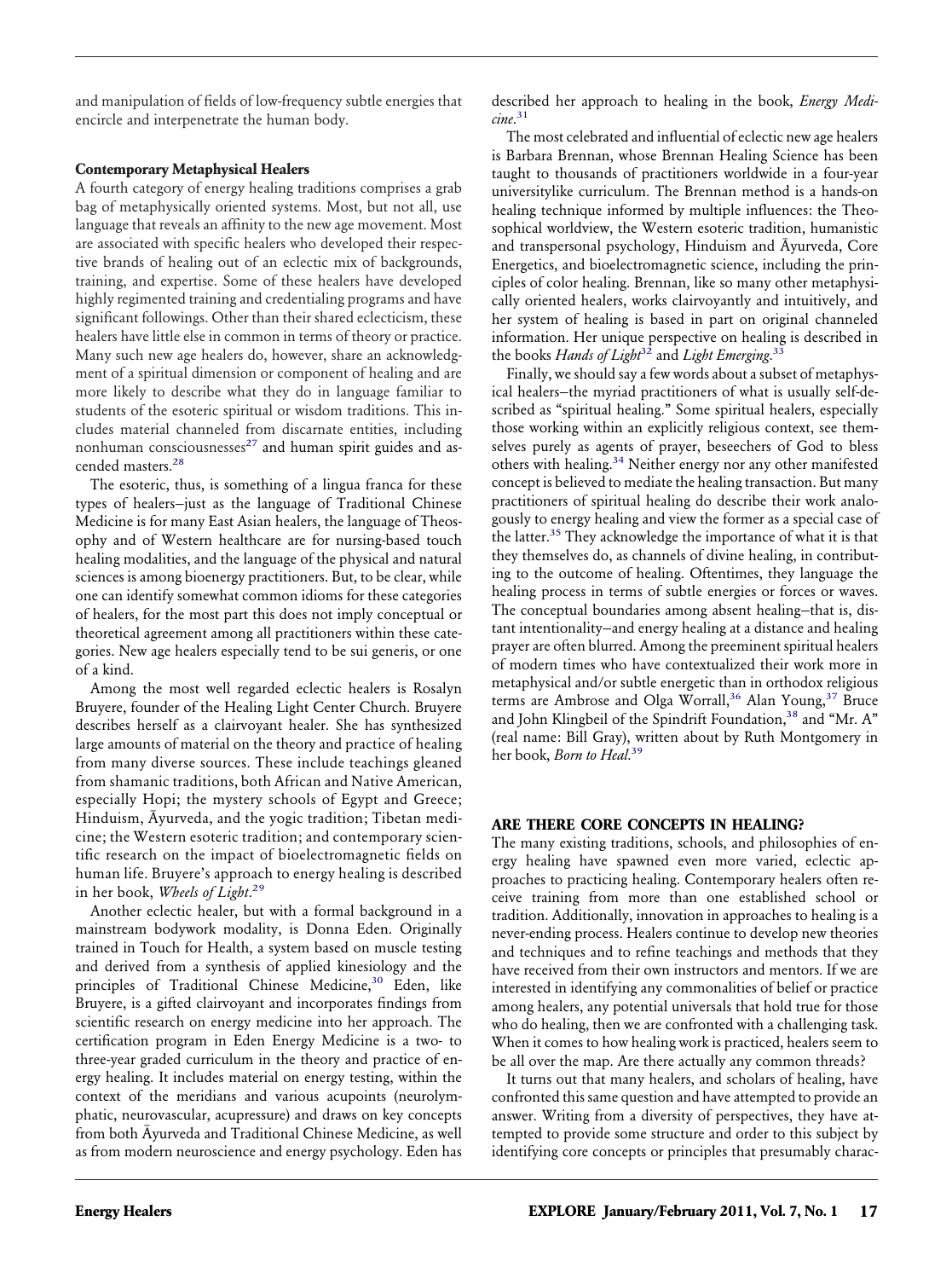terize the work of healers and produce successful healing. Throughout this writing, five distinct issues have been raised.

One fundamental issue for healers is *the source of healing and the pathway by which it is transmitted to the client*. Psychologist Dr Stanley Krippner has noted that "all healing practices reflect either implicit or explicit models of healing."<sup>[40\(](#page-12-0)p27)</sup> Some practitioners assert, as psychologist Dr Lawrence LeShan has reported, that healing works "due to the intervention of God."<sup>[41\(](#page-12-0)p103)</sup> Others, he noted, credit the mediation of "spirits."<sup>41(p103)</sup> Either way, as the Christian psychic healers Ambrose and Olga Worrall have noted, the healer "has no power of his own."[36\(](#page-12-0)p193) Some healers, like Joyce Goodrich, see a more proactive role for healers, who may "channel energy from outside themselves," oftentimes involving "the assistance of sentient external agencies."  $42(p28)$  Or the healer's role may be more direct, as Dr LeShan notes, as in healers who heal by activating their hands and sending a flow of energy, and who "see themselves as the *originators* of this healing power.["41\(](#page-12-0)p113) Still others, like Michael O'Doherty and Tom Griffin, believe that healers work primarily as facilitators or conduits, "which allows the person we are working with to help themselves."<sup>21(p186)</sup> Taking things a step further, nursing researcher Dr Janet Quinn asserts, "All healing, without exception, is self-healing.["16\(](#page-12-0)p140) This view is echoed by the Theosophical Research Centre, which states confidently that this is "abun-dantly clear."<sup>[43](#page-12-0)</sup> Moreover, according to transpersonal psychotherapist Ruth White, it is the responsibility of healing practitioners to nurture self-healing capacities in their clients: "good healers not only impart healing but teach us how to heal our-selves."<sup>[44](#page-12-0)</sup> But this may be easier said than done. The concept of self-healing is itself complex and multifaceted, and its usage masks several variants: synthetic, cyber, self-help, biophysical, and metaphysical types of self-healing, according to one recent review[.45](#page-12-0)

A second issue of contention is*just what it is precisely that is being transmitted or channeled or worked with by the healer and client*. Is it energy? Is it something else? To many healers, the idea of a subtle bioenergy is not just a metaphor but a very real physical phenomenon. Well known contemporary healer Rosalyn Bruyere explains that energy work is based explicitly on electromagnetic principles underlying "the electromagnetic nature of the body," $29(p94)$  and involves "transmitting and maintaining a flow, a current of electrons."<sup>[29\(](#page-12-0)p97)</sup> Accordingly, scientist Dr William Collinge affirms that the purpose of healing is "strengthening some aspect of the energy field.["46](#page-12-0) But this viewpoint is not universal. White Eagle, speaking through Ivan Cooke, states that it is thought that heals, since, "Thought can create good health . . . . . <sup>["47\(](#page-12-0)p106)</sup> Renowned *huna* healer Max Freedom Long accepts the idea of energy but adds, "Almost no treatment in healing is without some element of suggestion ...."<sup>[48](#page-12-0)</sup> Yet another perspective is from Golden Dawn initiate Dr Israel Regardie, who asserts, "The healer's awakened spiritual centers act on the patient by sympathy."<sup>[49](#page-12-0)</sup> Still another twist comes from healer Ric Weinman's discussion of "transcendental healing": "Instead of working with energy, this way of healing works with *awareness*."[50](#page-12-0)

A third issue on which healers differ is *what exactly healers do when they perform healing*. Dr LeShan notes that some healers "[go] into an altered state of consciousness"<sup>41(p106)</sup> that readies them to proceed with healing. Dr Frederick Bailes, famous Science of Mind teacher, takes this idea a step further when he asserts that "the treatment takes place wholly within the mind of the practitioner" and that the healer "does not try to influence the mind of the patient.["51\(](#page-12-0)p55) Alternatively, healing work may contain certain mechanical elements. In Diane Goldner's survey of healers, she observed that healers "can also see where a person's energy is blocked just by looking at the body," and then through "spinning the chakras" help the client's energy field become "more coherent.["52](#page-12-0) This has been mapped out in considerable detail by some healers, for example, as summarized by Donald Watson, "[p]hysical healing is understood as being channeled through the solar plexus," whereas the "ability to diagnose may be equated with the creative and inspiration function of the throat centre . . . . "<sup>53</sup>

A fourth issue is *the state of consciousness required of the healer in order for healing work to take place*. Dr Norm Shealy, one of the pioneers of modern holistic medicine, observes that "a life of prayer and devotion" enables a healer to "tap into divine energy much more effectively than individuals who do not have spiri-tual practices."<sup>[54\(](#page-12-0)p73)</sup> Swami Panchadasi endorses the use of affirmations as "an important virtue [for] being able to arouse strong mental pictures of restored health, proper functioning, etc."<sup>55(p315)</sup> Yogic healer Atreya, on the other hand, affirms the importance of "having a neutral mind," especially when scanning or diagnosing.<sup>56(p22)</sup> Lesley Carmack, a gifted esotericist, also strongly advises "dispassion" and "detachment,"<sup>[57](#page-12-0)</sup> and this view is echoed by other healers such as Keith Sherwood.<sup>[58](#page-12-0)</sup> Spiritual healer Alan Young takes this even further, explaining that "anyone can be a channel for healing" so long as they "keep their own will out of the way."[59](#page-12-0) Indeed, according to the great mystic Joel Goldsmith, "Every treatment should be spontaneous . . . ."  $^{60(p77)}$  $^{60(p77)}$  $^{60(p77)}$  and "no affirmations" $^{60(p81)}$  should be used.

A fifth issue concerns *what is required of the client in order to receive healing*. Energy healer Howard Batie states clearly that "it is the client who is responsible for his or her own healing." $61(p42)$  $61(p42)$ Paul Ellsworth adds that unless a client "desires at least to try to be healed by spiritual methods, it will be impossible for you to do much for him."[62](#page-12-0) Some healers offer specifics. Starr Fuentes notes how important it is to "keep the healee focused on breath."[63](#page-12-0) Goldsmith identifies the imperative "to lift consciousness to such an elevation that a contact with God is established which permits spiritual power to flow into human activity."<sup>60(p73)</sup> Reiki healers Brigitte Müller and Horst H. Günther believe that "an exchange of energy should take place . . . . something should be *given* for the treatment *received*."[64](#page-13-0) On the other hand, pioneering neuropsychiatrist Dr Shafica Karagulla and Dr Dora Kunz, leading Theosophist and founder of Therapeutic Touch, emphatically state, "The attitude of the patient towards the healing process does not affect its efficacy.["65](#page-13-0)

The very first thing that should catch one's eye is that these core principles or common themes are not identical. This is a startling observation. Not only do different traditions of healing, and different healers, endorse different beliefs and practices that much is obvious— but there is not much in the way of consensus even about what there is in common across these traditions. Apparently, the conceptual lenses through which re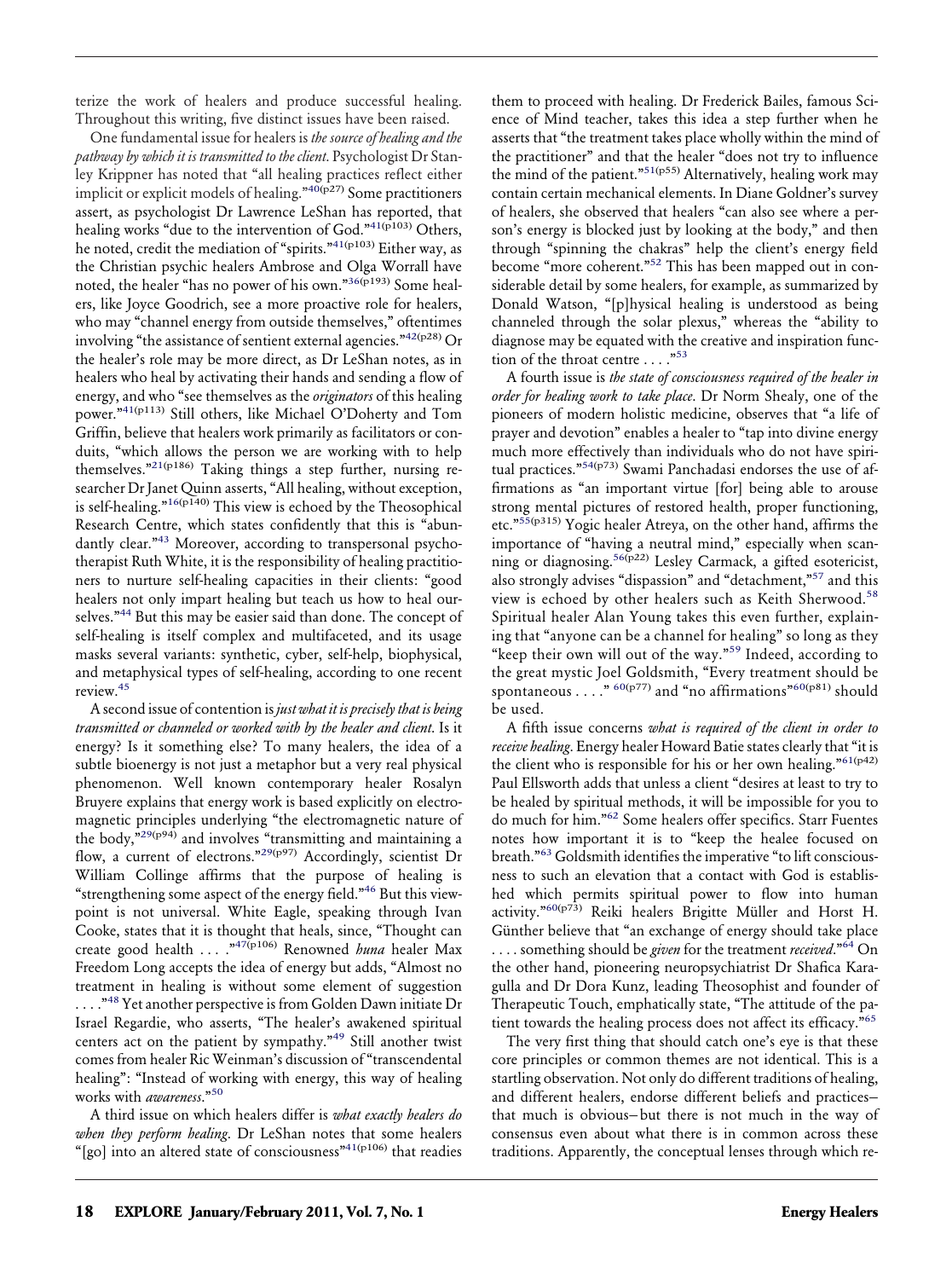spective healers view healing can color their perceptions about what it is that healers do. Well intentioned observers, it seems, are seeing universals and commonalities where few may actually exist.

Indeed, it is difficult to identify a single underlying belief or practice that unites all energy healers. Even the seemingly fundamental idea of a flow of bioenergy within and among living beings, which one might think is ubiquitous, is not shared by all healers.

For example, among some religious hands-on healers, such as spiritual healers in the charismatic Christian tradition, the idea of a healing power of touch due to human participation in the transmission of a subtle energy or life force is anathema. It is God that heals, or Jesus, ex nihilo—that is, outside of the agency of any type of energy or force or principle of the created universe, no matter how "subtle." Healing is a grace, mediated by the Holy Spirit, sent by God in response to prayer, and does not require any human intervention, although respective healers may be used as a conduit for this transmission. The idea that there is a life energy that is responsible for healing, as opposed to being attributable to the immaterial will of God, and that the human will may be required to invoke it or transmit it, is nothing short of apostasy, perhaps even the workings of the devil.

By contrast, other healers, even from the same charismatic Christian tradition, have little problem with the concept. Father Francis MacNutt, one of the founders of the charismatic renewal movement in Roman Catholicism, has concluded that "three forces can be at work in healing.<sup>"[66\(](#page-13-0)p285)</sup> These are "divine" power," a supernatural force originating in God and functioning as described above; demonic forces, likewise supernatural in origin; and what he terms "a natural force of healing." This, too, originates in God but operates as a "natural power," a transmissible "strong life energy" that is often mistakenly and needlessly condemned by the devout.<sup>66</sup>

Not to belabor the issue, but the take-home point here is this: ostensibly universal core beliefs about energy healing are hard to identify. When it comes to endorsing even something as plain as belief in the healing power of life energy itself, some healers do and some do not.

From a careful reading of the literature on healing, a few other salient themes can often be found endorsed among healers: (1) the idea that human beings possess an ability to facilitate healing for one another through use of the hands, either in contact with the body (touch healing) or proximal to it (noncontact healing); (2) a reliance upon an innate human capability to access inner guidance; and (3) assertion that the life force intrinsically "knows" where it is needed and that the healer's principal role is to dispassionately channel or facilitate this transmission. Yet, once again, as many or more healers disavow these ideas as endorse them.

For example, respective systems of energy healing are associated with a diversity of perspectives on the possibility, value, or appropriateness of using one's hands in the act of healing. There is something akin to a gradient regarding this issue. *Touch healers* use their hands in contact with the client's body. *Noncontact healers* do not touch the skin, but work proximally to the body, making contact with the different energetic layers or sheaths that surround the physical vehicle. *Absent healers* send healing energy

from a distance without even requiring physical proximity to the client or his energy field. Some healers and systems of healing are comfortable with two or three of these methods.

Likewise, there is just as much diversity regarding beliefs about how a healer knows what or where to heal and what her explicit role is in the healing process. Some healing traditions offer techniques of discernment to help one determine the problem at hand, so to speak, and what needs to be done to ameliorate it. This may include formal assessment or "diagnostic" methods, as well as meditative methods for accessing higher wisdom, such as through intuition or through accessing what mystics refer to as the *akashic* realm. Yet just as many healers operate according to the principle of "let go and let God," whereby one simply remains present with a respective client and lets the energy go where it needs to go, which requires only a minimum of input from the healer. Other healers combine both approaches: making use of formal assessment, such as through active techniques of scanning the energy field, but then retreating to a more passive and nondirected position as a channel for the energy which, like water, it is believed, naturally "seeks its own level."

Even within respective traditions there is great diversity. So many healers, even those formally credentialed within a particular healing modality, are eclectic. That means that they have created their own unique styles of practice, drawing on a multiplicity of knowledge bases and traditions of delivering healing. These eclectic healers, in turn, have a hand in training new healers, who may continue to innovate. Ongoing cross-pollination is an apt way to describe this process. For healers, this is something to be honored and appreciated, as seen in establishment of the Council on Healing in 1999 as an alliance for mutual support and consensus building among healing modalities.<sup>67</sup>

The implication here is plain: it is exceedingly difficult to identify universal core principles of theory or practice that underlie the work of healers. Contemporary biomedical science is of little help here, as it has given scant attention to the phenomenon of healing, and its own models of the healing process are in need of conceptual overhaul.<sup>68-73</sup> Perhaps the best that one can do is to summarize, as has just been done, those few common themes that emerge in written discussions of healing by scholars and by practitioners of particular forms of healing.

# **DOES TECHNIQUE MATTER?**

This diversity begs a more pressing question: do such core concepts or themes, universal or not, even have much to do with the effectiveness of healing? That is, do the beliefs taught by particular schools and the specific techniques used by particular healers really matter all that much?

This is a contentious issue. The weight of evidence, however, suggests that the answer is a guarded "no." An incident early in the professional career of a bioenergy practitioner and colleague of the present author makes this point:

After I had been a body worker for several years I learned to "riff" a little bit in terms of technique. Meaning, I made things up as I went along. I had discovered that I could gently touch a client's head very lightly with my fingertips at various points and that this simple technique could help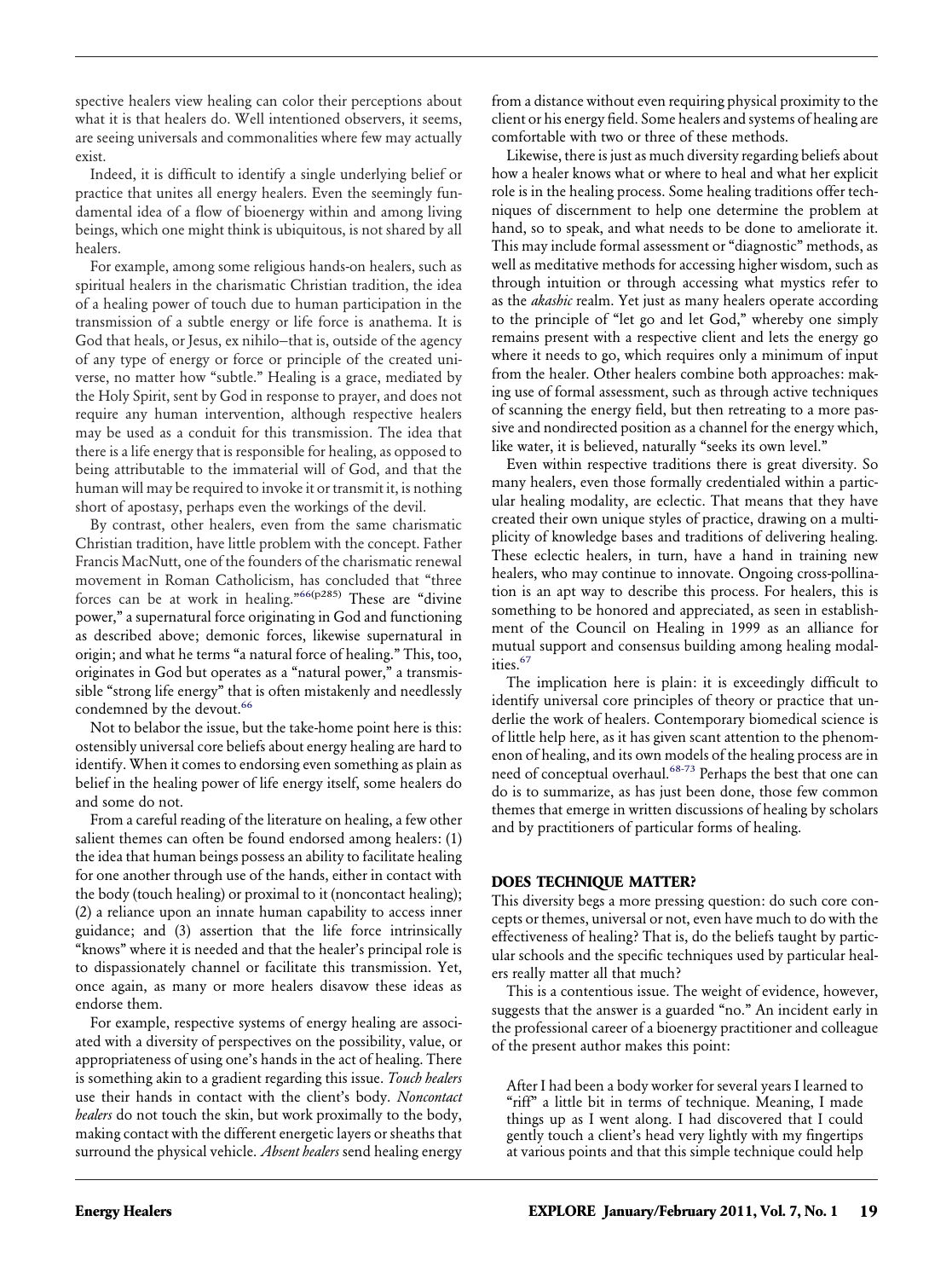alleviate all kinds of physical pain and muscle limitations that a client might have throughout his body. I shared this discovery with a fellow practitioner who informed me that I had stumbled naturally onto a technique known as CranioSacral Therapy (CST) made famous by the well known osteopathic physician, Dr John Upledger.

Something, however, bothered my colleague tremendously. Apparently, I did not perform the technique "correctly," yet produced clinical results as beneficial as he did using the orthodox technique. In CST, there are particular points used for particular conditions and situations, as well as particular points that should always be used in combination. Not having been formally trained in the CST, I did not follow any of these rules of treatment, yet met with results as effective as my colleague who had been professionally certified in CST.

I eventually did complete training in a form of CST. I found the training experience to be beneficial for me, not just practically, but philosophically—as a way to deepen my understanding from a mechanical perspective as to why this technique worked. But I can honestly say that I continue to use my own technique in terms of hand placements and prefer them to the ones that I was taught when I was formally trained. (Mead L, written communication, March 2008).

So many other healers have similar stories. There is something more to being a healer than just mastering the right technique. Researchers who have studied healers and healing also have made the same observation.

Dr Dan Benor, the world's leading authority on the scope of scientific research on healing,<sup>42</sup> underscores this point:

There are obviously many systems of healing, each with its own strengths and weaknesses. Any may be appropriate as an entry into learning to develop one's own healing gifts . . . . The individual practitioners as the vehicles for healing are the most important aspect of whether healings are likely to be helpful—far more important than the methods they use. $74$ 

It is not the technique, then, that matters, but rather characteristics of the practitioner of the technique and the context of its application in the healing encounter. This is not to imply that the specific techniques that a healer might use with a client, or her skill in doing so, have no bearing on the outcome of healing. They surely do. Moreover, Dr Benor has written at great length about the "essential factors" in becoming a healer, which include a skill set of dozens of factors related to the practice of healing.<sup>[75](#page-13-0)</sup> But the success or failure of healing work is not inherently a function of which modality a healer was trained in, where she positions her hands, whether they make contact with the client's physical body or not, whether the healer's eyes are open or closed, whether angelic beings are summoned, whether one starts at the head and moves downward or vice versa, whether the healer works systematically or intuitively, whether she conceives of what she does in terms of *pra*!*na* and *na*!*dı*!*s* rather than *qi* and meridians, and so forth.

In other words, what makes for a successful healing encounter is not to be found principally in the beliefs of healers or in the discrete techniques that they use. If one is looking to understand

what makes healing happen in what respective healers believe about the ultimate source of healing, the flow of "energy," or the way to use the hands, for instance, then one is almost certainly looking in the wrong place. To put it another way, these factors may tell us quite a bit about the "how" of healing, but not much at all about the "why."

This is an important point and bears closer scrutiny. A useful analogy may be found in looking at the world's major faith traditions. Contemporary religious scholars distinguish between two general types of religious expression—the exoteric or outer path and the esoteric or inner path. The exoteric is the public face of religion: organized worship liturgies, congregational prayers and rituals, religious holidays and festivals, dogmas and doctrines, formal theologies. By contrast, esoteric religion is about the mystical, symbolic, initiatory way of connecting with God, through meditation, gnosis, arcane and secretive teachings, physical austerities, and concomitant transcendent or unitive states of consciousness. As the present author noted in a recent academic journal article:

A common observation of both scholars and mystics is that although exoteric religions may differ dramatically in their expressions of spirituality across the many "dimensions of the sacred"—that is, in terms of ritual practices, beliefs, historical myths, cultic activities, sanctioned experiences, liturgy, sacred architecture, and polity—features of their respective esoteric, or inner, paths converge along a common core path.<sup>6(p101)</sup>

In other words, while the outward appearances of the world's religions differ considerably, true spirituality can be attained in any of these traditions. Likewise, spiritually vacant lives can arise from these same religious traditions. So what makes the difference? Is it the affirmation of a particular creed, the method used in baptism, whether one considers the Apocrypha to be a legitimate part of the scriptural canon, what fabric of yarmulke one wears, whether one believes that the line of succession from the Prophet Muhammad passed through his father-in-law or his sonin-law, whether the Sabbath is celebrated on Sunday or Saturday, what *mantra* one uses during meditation? More likely, one must look elsewhere, into the heart and soul of the individual spiritual seeker. One must explore what each person brings to the table—and into their relationship with God or the divine and not just in the creeds and rites endorsed by the institutional religions to which they belong.

Accordingly, it is not the beliefs and techniques of healers that are most determinative of the outcome of healing—the creeds and rites of healers, if you will. Effective healing work can be obtained from healers trained in almost any method. Successful healing is not the sole province of only one system or lineage of healing, no matter what might be claimed.

This recalls President Eisenhower's famous remark that the great American experiment in representative government would succeed only so long as it remained "founded in a deeply felt religious faith," after which Ike added, controversially, "and I don't care what it is.["76](#page-13-0) At first glance, this seems like an odd thing to say, and many on the religious right (and secular left) of his day took considerable offense. But, at a deeper level and in a larger social context, his statement contains great truth. By anal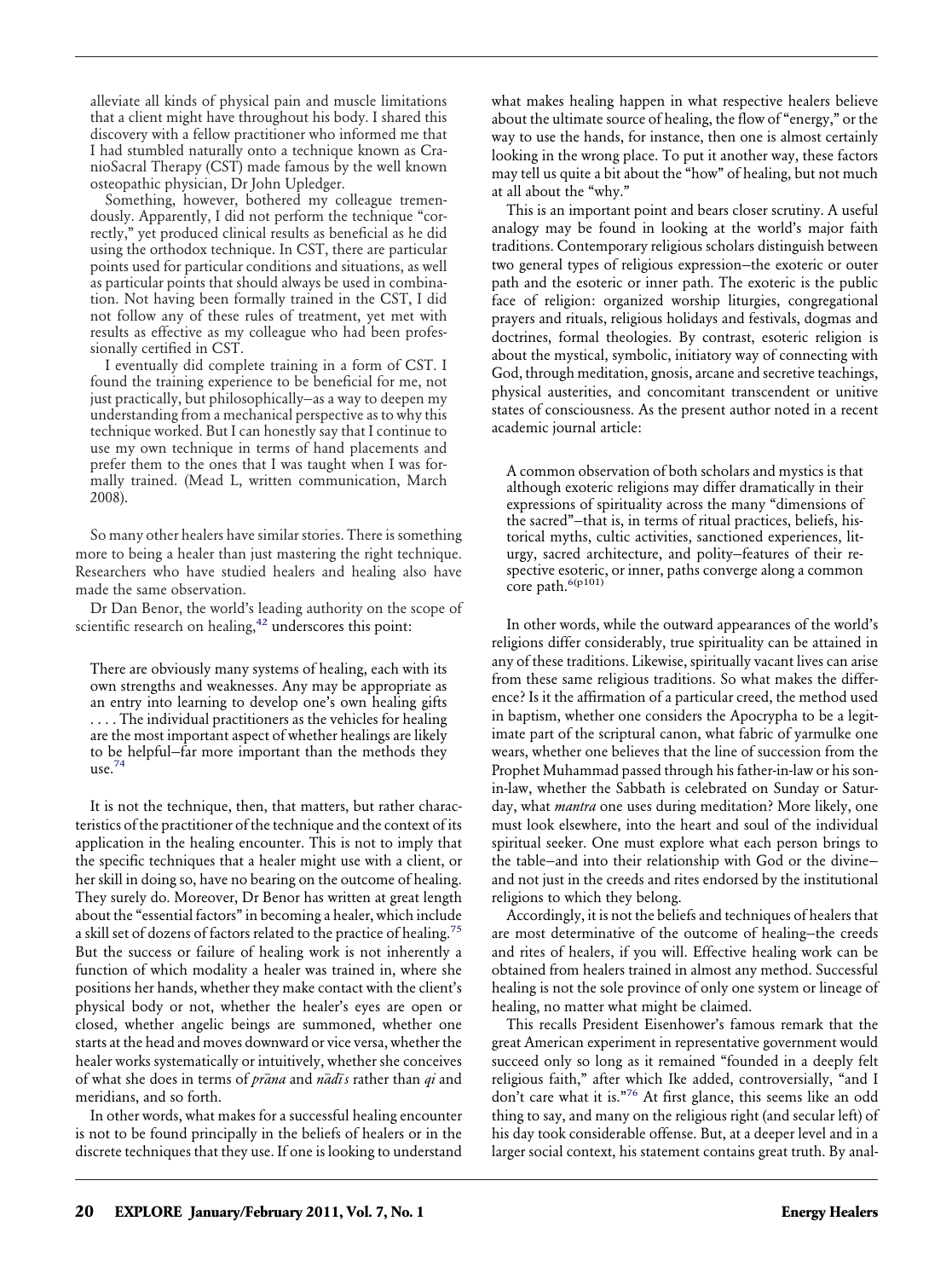ogy, when it comes to being an effective healer, it really does not matter much which system one is trained in, so long as one is well trained in something. The bioenergy practitioner quoted earlier explains:

After starting my career as a bodyworker, I began having unusual experiences with energy—sensing it with my hands, with my eyes, my hearing, my sense of smell, and so on. I actually became quite concerned. Was I going crazy? What were these strange pulses of information that I was receiving? The information that I would receive seemed to be somewhat accurate. When I would cautiously check with a client about what I was receiving, always in the form of a casual question or offhand inquiry, the response usually validated my impressions. For example, I would begin a bodywork session with a client and within a couple of minutes realize that he suffered from shin splints, even though I had just begun working with my hands on his neck and had not been near his legs. I would then ask, "So, do you run or do any kind of aerobic exercise? If you do, do you have any problems with it?" More often than not, and much to my surprise, my instinct was correct despite there being no "logical" reason for me to know such things.

One night, I had a psychiatrist friend of mine over to dinner. During our meal I casually interjected, "Say, Bill, if you knew someone who was seeing lights around people, hearing voices telling them about the health problems of those people, and feeling heat, cold, and pressure around people, do you think that person might be becoming psychotic? Not me of course, just somebody I know." Bill was onto me immediately. He wisely suggested that, no, that person was probably not psychotic, but likely was having what he called a spiritual experience. His advice reflected Dr Benor's observation that this "somebody" needed to find a framework to define and navigate the experiences that she was having. Moreover, it did not matter which framework she chose, so long as she chose a particular language, as it were, to communicate these experiences. I am forever in a debt of gratitude for my wise friend's advice and guidance to me regarding my blossoming intuition. (Mead L, written communication, March 2008).

This story captures, in a nutshell, a great truism about systems of energy healing. From the standpoint of their potential effectiveness in therapeutic settings, it is likely that any method of healing is as good as any other, ideally, and, to paraphrase Ike, it probably does not matter what it is. As with religious partisans who objected to President Eisenhower's statement about religions, proponents of respective healing systems and philosophies might object, but this observation seems to be self-evident. Truly great healers are found in every corner of the world, practicing every conceivable method of healing.

The present author has experienced profound healing from practitioners trained in a great diversity of healing modalities. Besides a career of scientific research and writing on healthrelated subjects, his expertise also derives from being a veteran "end user" of many different types of healing from many different healers— hundreds of sessions, probably, going back over 30 years. This includes experiences with all kinds of touch and noncontact healing modalities: Reiki, *jin shin do*, orthobionomy, Shiatsu *amma*, Wirkus Bioenergy, Therapeutic Touch, *bio-energo* healing, Qigong, Cayce-Reilly massage, structural integration,

myofascial release, Hanna somatics, neo-Reichian therapy, reflexology, craniosacral therapy, somatoemotional release, acupressure, plus many other systems, from the well established to the obscure. Wonderful outcomes are capable of being experienced with practitioners of each of these systems of healing.

At the same time, ineffective work can also be delivered by technically skilled healers of any stripe. The present author—and he is hardly unique here— has experienced the full gamut of healing encounters—the good, the bad, and the ugly—from practitioners of numerous systems of energy healing and subtleenergy– based methods of bodywork. Clearly, something else must matter more than the beliefs and practices endorsed by healers and by the systems of healing in which they were trained.

## **WHAT REALLY MATTERS FOR HEALING**

A very different set of variables is the key to understanding why healing works. These make for successful healing regardless of the school or philosophy or tradition of healing that one is trained and credentialed in. Moreover, without these factors present, even the most technically proficient healing practitioner, of any healing lineage, may be ineffective.

To the point, the sine qua non of effective healing, if indeed such a thing can be identified, is not to be found in a healer's discrete beliefs and practices. Rather, it can be found in two places: in the attitudes and motivations that ideally underlie one's practice of healing and in the dynamics of the relationship between healer and client. This same point has been made by other knowledgeable observers.

Among healers, Barbara Brennan has stated it best: "The heart of healing is not the techniques but the states of being out of which those techniques arise." $33(p53)$  $33(p53)$  Dr Jerry Solfvin, one of the first scientists to carefully investigate the phenomenon of healing, also concluded, "For some time I have been convinced that the common denominator, the golden thread that runs through all forms of healing, may be called the healing relationship. Actually, the healing relationship is not a single factor." $77(p100)$ 

As with the probably mythical "common core" beliefs and practices of healing just discussed, myriad healers and proponents of healing have offered their respective take on this issue. There has been no dearth of speculation as to the identity of this common denominator or golden thread. But whereas there do not seem to be identifiable universals with respect to the beliefs and practices of healers, there is considerable consensus as to what really matters when it comes to healers and healing.

So what exactly are these personal and interpersonal attributes that seem to make for successful healers? Let us again take a look at what prominent healers and scholars have to say about this issue.

One common theme relates to an ability to *focus* on the task at hand. Atreya writes that for effective healing to occur, it is most important that "[t]he clarity of your thoughts projects clear, strong, clean, and calm prana . . . . A disciplined mind is very helpful in all forms of healing . . . .["56\(](#page-12-0)p34) Swami Panchadasi identifies certain functional considerations in the work of what he terms psychic and magnetic healers. Foremost is "(1) strong desire to make the cure; (2) clear mental image or picture of the desired condition as actually present in the patient at this time;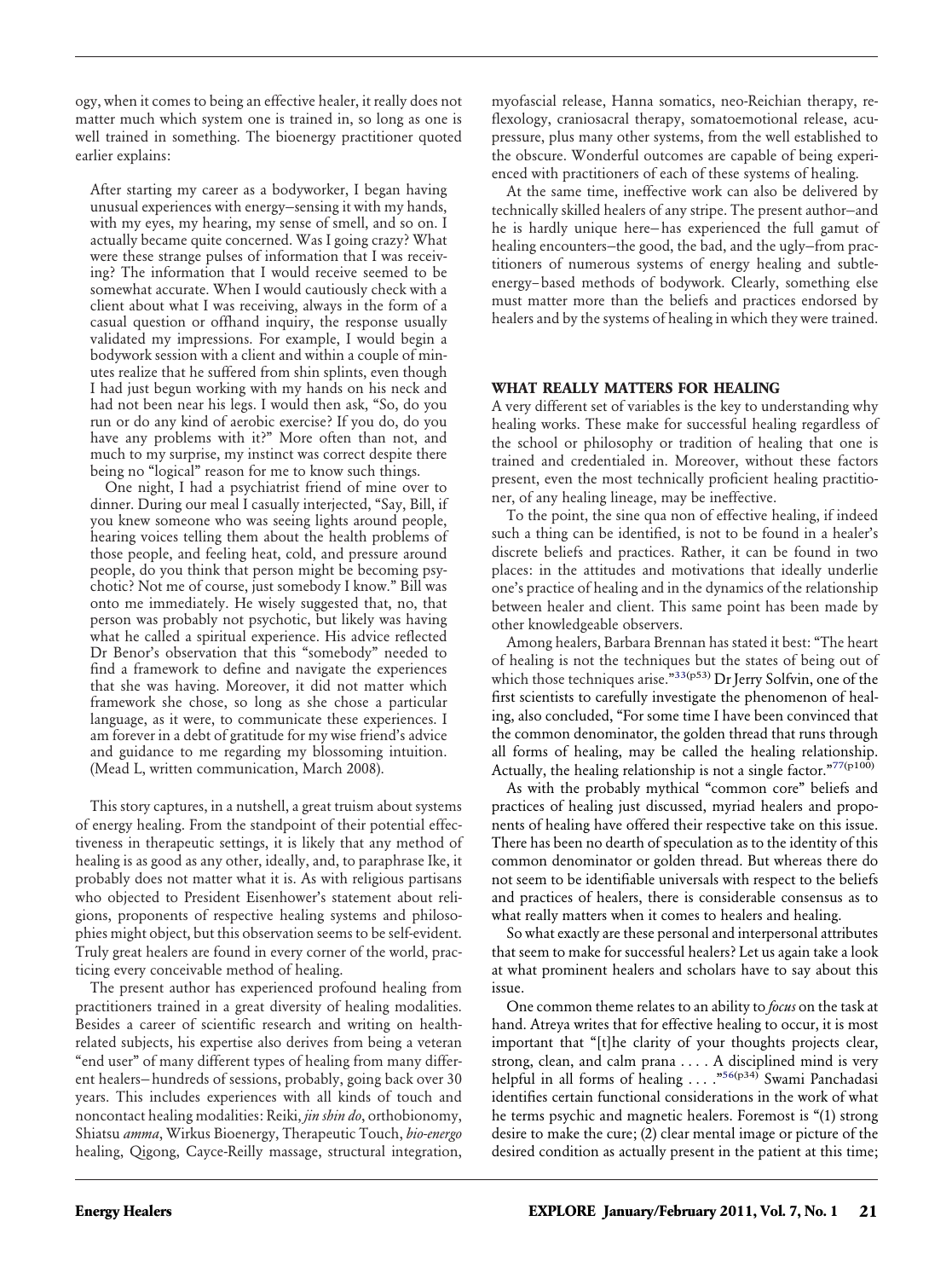and (3) concentration of the attention and mind of the healer, so as to bring to a focus the two preceding mental states."[55\(](#page-12-0)p305) Rosalyn Bruyere concurs, explaining simply, "The process requires concentration . . . . "<sup>29(p99)</sup>

A second common theme is about the importance of *compassion* in the practice of healing. Dr Jack Schwarz, naturopathic physician and energy healer, gets right to the point: "I believe that the common denominator of all healing methods is unconditional love  $\ldots$ ."<sup>[78\(](#page-13-0)p18)</sup> Echoing Dr Benor, he explains that "technique is actually just a form in which the therapist's unconditional love can be transferred.["78\(](#page-13-0)p19) Other healers concur. The Worralls summarize this principle as "we must care."<sup>[36\(](#page-12-0)p193)</sup> Dr Young considers "real compassion" as a prerequisite for healing work.[37\(](#page-12-0)p171) African spiritualist Moma Mona Ndzekeli asserts, "The quality of love will open the way to becoming a healing channel."<sup>[79](#page-13-0)</sup> Theosophical writer H.K. Challoner states that the ultimate spiritual goal of healing and of life, namely "the purification and trans-illumination of substance," can only happen when one is able "to create in himself a centre of harmony, purity, rhythm and, above all, of love and compassion.["80](#page-13-0)

The founder of Therapeutic Touch, Dr Dora Kunz, summarizes nicely what is at stake here for healers: "Some people are very turned inward and do not relate to others. One develops compassion only if one is willing as a first step to use one's energies to help another. If one is really indifferent to what others feel, then clearly it is not possible to develop compassion.["15\(](#page-12-0)p299)

By extension, according to Dr Kunz, without developing compassion it will never be possible to function as a healer. This gibes with recent scholarship, which identifies a healer's capacity for developing "radical empathy" as facilitative of the kind of spiritual transformation that is imperative for facilitating the most effective healing process in clients.<sup>[81](#page-13-0)</sup> Even in the pages of *JAMA*, it has been asserted that "physicians are more effective healers—and enjoy more professional satisfaction—when they engage in the process of empathy.["82\(](#page-13-0)p100)

A third common theme has to do with the *intention* of the healer. This point has been acknowledged especially among the holistic nursing community.<sup>[83-85](#page-13-0)</sup> Dr Shealy has stated clearly, "The intent of the healer is the dominant factor.["54\(](#page-12-0)p77) What should this intent be? According to Howard Batie, "The healer's intent should always be the same for each healing session: to be a clear and open channel for the healing energies, so they may be given for the client's highest and best good at the time."<sup>[61\(](#page-12-0)p40)</sup> Scientist Dr Valerie Hunt explains why: "For the healing transaction, the healer with a strong field, focused through intent, will provide a coherent, powerful energy-field."[86](#page-13-0) Dr Bailes elaborates further: "By convincing *himself* of the spiritual perfection of the patient, he sets in motion a *true* idea, which is the opposite of the sufferer's false idea.["51\(](#page-12-0)p56) The present author's first Reiki instructor summed up this concept best: "In healing, intention is everything" (Harrison K, personal communication, January 2008).

The instrumental function of such positive intentioning may extend to effects beyond the bounds of the psyche or mindset of the healer herself. That is, aside from any benefit that a positive mindset may exert on a healer's capability to heal, and aside from any absent or distant effects of a hypothetical subtle bioenergy on other biological systems such as a human client, the intention set by the healer may *by itself* exhibit a therapeutic impact. According to a presentation at a research colloquium on healing research held in London several years ago, "Experiments indicate that effective healers, when in an intention-to-heal mindset, are in a mode of neurophysiologic functioning that apparently entrains the whole body and can in principle, and apparently in practice, induce, across space, a physiologic of psychophysiologic response in another person, animal, or other living system.["87\(](#page-13-0)p180)

Some astute observers have identified that effective healing requires all three of these factors: focus, compassion, and intention. Again, Dr Shealy: "The elements of personality most important for healing success are empathy and warmth, sincerity or honesty—and the ability to enhance positive expectancy on the part of the patient.["88](#page-13-0) Another take on this has been provided by healer Ivan Cooke: "Love and willingness are valuable attributes in any healer, but we need more—we need the development of the will, both the steadfast will to serve, and the strong and developed will power to concentrate the healing rays . . . .  $^{m47(p108)}$  $^{m47(p108)}$  $^{m47(p108)}$ 

Here is another way to look at it, couched in the language of modern psychology. For healing work to work, so to speak, there must be present a cognitive or mental component (focus), an affective or emotional component (compassion), and a conative or motivational or volitional component (intention). Each of these factors is critical in the personal and professional development of healers. Each of these factors matters for a healer to develop into an effective shepherd of what subtle energy healer Jim Gilkeson calls "progressive healing," which at its heart is a "journey of transformation.["89](#page-13-0)

To summarize, when one surveys the opinions of healers as to what really matters, what makes for effective healing, what keeps coming up in these discussions are the same three themes. First, the healer must attain a single-pointed, relaxed focus through marshaling a sense of inner quiet and attentional stability. Second, the healer must exhibit an open heart to others, through projecting compassion, empathy, and nonpersonal lovingkindness. Third, the healer must affirm the idea or intention to help people, through gaining self-awareness and the ability to direct one's attention in a positive direction. These three concepts focus, compassion, intention—are the hallmarks of a successful healing practice, and they require continual nurturing. For many healers, the best way to nurture these traits is through daily meditation or some other regular spiritual practice that encompasses introspection.

Interestingly, the identification of focus, compassion, and intention as "what really matters" for healing is not just speculation. Research evidence exists in support of the salience of these concepts for health and healing.

The Institute of Noetic Sciences (IONS) published a 125-page bibliography of over 1,500 scholarly references reporting on 65 years of published research studies and reviews on the physical and psychological correlates of meditative states of consciousness[.90](#page-13-0) These included studies of a variety of focused and contemplative techniques, and accompanying states of consciousness, in relation to a numerous cardiovascular, cortical, hematological, metabolic, cognitive, and affective indicators.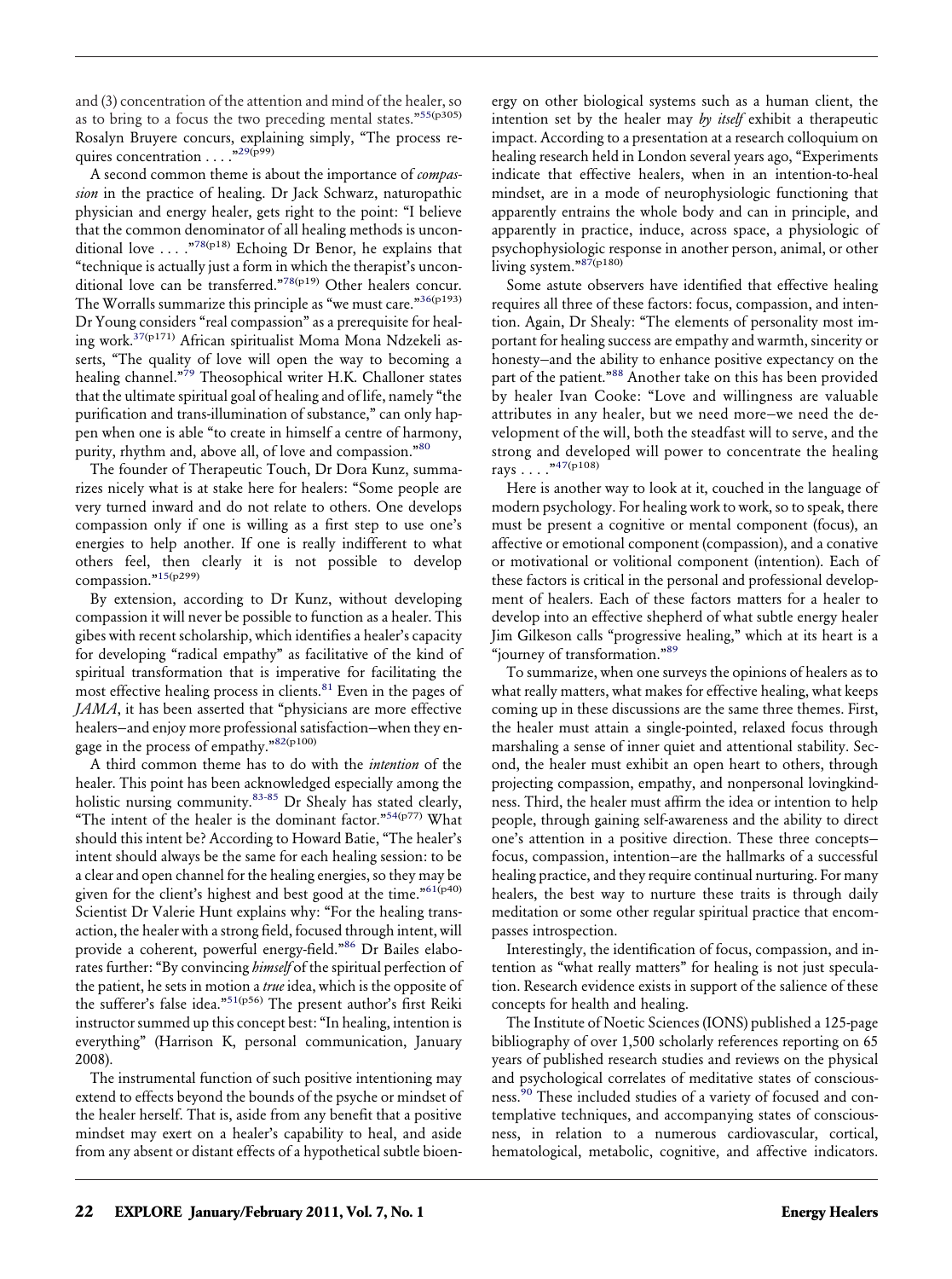Focus, concentration, visualization, and the states of mind that these engender indeed impact on the human body. If the provocative research on absent prayer is to be believed, the impact is not just on one's own body, but on the bodies of others.

The Institute for Research on Unlimited Love (IRUL), located in Stony Brook, New York, was established to explore the impact of altruism, compassion, and service on a variety of human institutions and states, including physical and mental health. The president of IRUL, bioethicist Dr Stephen G. Post, has published an exciting book entitled, *Why Good Things Happen to Good People*, that summarizes results from over 50 scientific studies showing that acting compassionately and lovingly toward others influences health, happiness, and longevity, both in the doer and the receiver of the compassion.<sup>91</sup> The present author's own research has shown that being a more loving person, or simply affirming a love of God, is associated with better overall health<sup>92</sup> and less depression.<sup>93</sup> The research literature on distant healing, described by Dr Benor<sup>[42](#page-12-0)</sup> and Dr Larry Dossev<sup>[34](#page-12-0)</sup> and others, suggests that there may be measurable transpersonal effects of compassion and love, as well.

Dr Marilyn Schlitz, the current president of IONS, has conducted experimental research demonstrating that the intentions of investigators are a determining factor in whether positive results are obtained in studies. In an investigation of distant mental interaction with living systems (DMILS), her subjects were monitored while being stared at via closed-circuit television from another room. She observed greater electrodermal activity during these remote staring periods than during control conditions. The same experiment, replicated by a nonbeliever in the possibility of DMILS effects, found nothing. The only nonconstant across these two trials, it was concluded, was the mental expectation of the investigator. Our intentions, apparently, are a key that unlocks powerful transpersonal influences that may operate even at great distances.<sup>94</sup>

These three concepts are explicitly acknowledged and valued within prominent modalities of energy healing. Reiki, Therapeutic Touch, Brennan Healing Science, Healing Touch, various schools of bioenergy—these systems and others strongly emphasize the necessity of focus, compassion, and intention for healers to be successful. One can read the work of the founders of these and other systems and philosophies of healing and find these themes referenced repeatedly.

Consider a couple of disparate traditions of energy healing: Wirkus Bioenergy and the Usui/Tibetan lineage of Reiki healing. The master teachers of these respective schools, Mietek Wirkus and William Lee Rand, each have spoken to the importance of our three familiar concepts for the practice of healing.

Training in the Wirkus system of bioenergy emphasizes, from the very beginning, the necessity of "concentration," "positive thinking," and a "strong will" in preparing oneself both to learn and to practice healing.<sup>95</sup> Wirkus also strongly recommends a specific type of heart-centered meditative exercise as a daily practice to raise one's consciousness from the mundane to "the much higher level of unconditional love."<sup>95(p12)</sup> All of these factors are requisite for one to develop into an effective bioenergy practitioner.

Instruction and training in the methods of Reiki healing emphasize identical themes. Reiki energy is activated by visualization of sacred symbols that are transmitted to practitioners during initiatory rites known as attunements. These empowerments enable the healer to serve as a Reiki channel. According to Rand, "The important thing is your intention: intend to activate the symbol and it will activate."<sup>[9\(](#page-12-0)pIII-1)</sup> Once the energy is activated, its magnitude and efficacy can be further expanded. "The most important way to increase the effectiveness of Reiki," Rand notes, "is to come from love, compassion, and kindness.["9\(](#page-12-0)pII-1)

# **ENERGY HEALERS ARE NOT THE ONLY HEALERS**

Interestingly, one can identify these same core themes—focus, compassion, intention—in the work of effective practitioners of all of the healing and medical arts, $96$  not just among energy healers. This is an exciting observation that is true for physicians, dentists, allied health professionals, nurses, clinical psychologists, massage therapists, and bodyworkers of many stripes. The present author has had wonderful— dare we say transcendent healing experiences with mainstream practitioners such as these who would never imagine that they have much of anything in common with energy healers, and might even be taken aback by the idea. Nonetheless, their efforts were productive of healing, in the deepest sense, not just the transient remission of those physical symptoms that necessitated the clinical visit.

If one were to examine only the surface details of what energy healers and mainstream healthcare practitioners do, however, one would likely miss what they share in common that makes what they do promotive of healing. And for good reason. Superficially, what they do is so different.

Dentists diagnose diseases of the teeth and gums, anesthetize the oral cavity, operate powerful drills, and fill cavities with metals and other substances. Primary care physicians take medical histories, provide physical exams, prescribe medicines, give shots, and make referrals to specialists. Nurses care for patients, assessing their needs, developing a nursing plan, and implementing that plan. Psychotherapists diagnose and treat mental and emotional problems, actively listening to and observing behavior. Bioenergy practitioners take an energetic impression of the subtle bodies, identify depletion and congestion in the energy field, and evaluate and correct energetic imbalances.

These professions have distinctive belief systems and operate according to radically different practice models. Some invoke concepts that the others do not believe to exist. Some perform procedures that the others believe to be inert or unnecessary or even harmful. Clearly, we would be guilty of hyperbole to assert, as some might, that what all of these professionals do is exactly the same. As simple observation reveals, it is not.

Yet at a deeper level, when considering the work of those who truly can be said to have a healing touch, whether through physical contact or simply through their compassionate presence, there is much truth in the assertion of "sameness." When one experiences healing from any kind of a provider—any kind of a doctor, caregiver, healer—it is because of the presence of those factors that have just been discussed. To use the language of causation, it is apparent that focus, compassion, and intention are the "necessary conditions" for healing. They seed the healerclient relationship so that the fruit of healing can grow. Encyclopedic knowledge and world-class technique are wonderful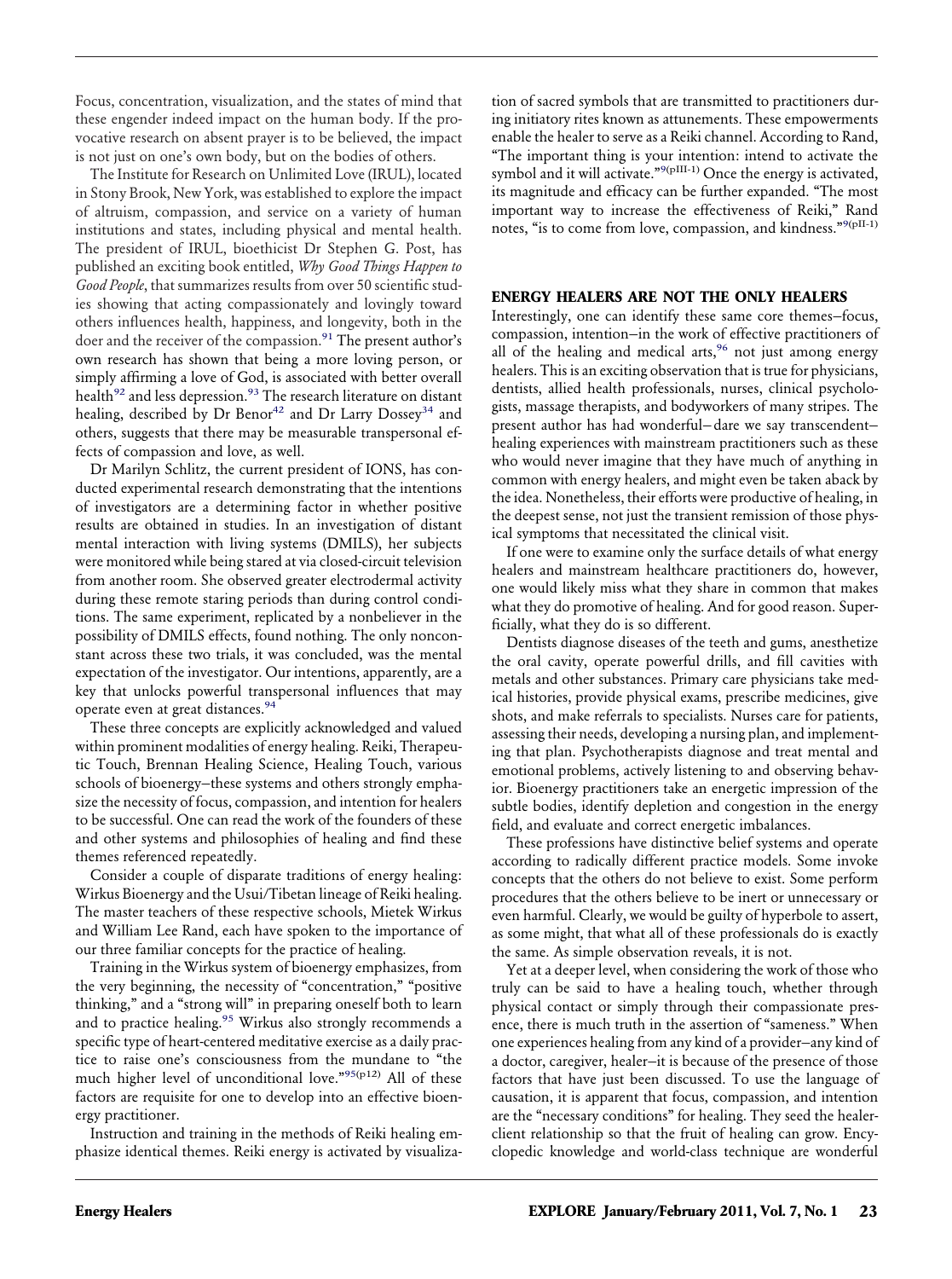<span id="page-11-0"></span>and should never be disparaged, but without these other factors, these necessary conditions, healing may not occur. It is the presence of these factors—in cardiologist, osteopath, psychiatric nurse, physical therapist, Reiki healer, or bioenergy practitioner—that makes one a true healer.

Committed, earnest, positive, kind practitioners are at work today in all of the healing professions. More and more they are coming to recognize the necessity of these factors for accomplishing the best possible outcomes for their patients and clients. Even surgeons have begun to acknowledge that their mindset and the attitudes that they project may be critical factors in the outcome of surgical procedures.

Columbia University cardiothoracic surgeon Dr Mehmet Oz has written about the lengths he goes to in ensuring that the operating room becomes a sacred environment conducive to healing. Foremost are the positive, compassionate intentions that are focused on the patient by all present.<sup>[97](#page-13-0)</sup> At one time, he even employed a Reiki healer named Julie Motz to be present during operations.<sup>98</sup> Dr Oz was convinced that these were necessary steps to take to guarantee the best possible results for his patients.

Despite testimonials like this, it is hard to convey to laypeople just how strange these ideas still seem to so many physicians and conventional medical caregivers. A lot of it has to do with the prevailing sentiment that a human being is nothing but "a sack of bones swishing about in a soup of chemicals,["99](#page-13-0) impervious to mental or emotional influences, especially coming from another person. Another reason is the professional hubris exhibited by those uninformed biomedical scientists and clinicians that causes them to disparage the idea of a human bioenergy or life force and the life's work of those lay healers who effort to work with this for the betterment of fellow beings.

Professional status is irrelevant to becoming a healer and not a requisite factor in serving as a source of healing for other. In fact, one need not formally self-identify as a healer—whether a credentialed energy healer or a mainstream healthcare provider—yet still be a conduit of healing. Moreover, one may not even be fully aware of this capacity.

Consider the case of the late Dr M, the present author's department chairman as a young graduate student in preventive medicine and community health, over 25 years ago. Dr M was a Johns-Hopkins–trained PhD entomologist—a bug scientist. He was universally acclaimed as a good and gentle soul, a man of great wisdom and of great kindness to others. He cared so much for even the lowliest student and gave his full attention, advice, and encouragement even to those students with whom he was not formally involved in training or supervising, including the author. Though suffering from Parkinson's disease, he labored tirelessly at teaching and mentoring young scientists, especially in the principles of infectious disease epidemiology, one of the cornerstones of public health. He was as close to a saintly man as one is likely to encounter in the draconian world of academic biomedical science.

Amazingly, the present author almost always experienced a very real somatic response to Dr M's presence, a sensation that at times was dramatic. Deep relaxation. Slowed pulse and respiration. Stilled thoughts and lessened anxiety. Probably lowered systolic blood pressure, too, if that could have been assessed.

Upon Dr M's entry into a room, a sense of deep peace and abiding calm would typically arise. A few other students noticed this, too, all young left-brained scientists in training, and none, unlike the author, admitting to any knowledge or interest in subtle energies and the like. Most, to be honest, thought that the author's proclivity toward this kind of stuff was weird. But, still, the experience was a palpably real phenomenon, for them as well as for the author, not just a figment of the imagination. Several people reported such experiences.

In retrospect, this is reminiscent both of Dr Herbert Benson's famous relaxation response<sup>100</sup> and of descriptions of *dar'san* with holy men and women of India. It is difficult to imagine what Dr M himself would have thought of any of this. He was a very traditional bench scientist and such a humble man. But this author will always think of him as a great healer.

These observations suggest that we probably need to rethink the concept of healer. Granted, *healer* is a legitimate professional category—a real, credentialed occupation with an identifiable role to play in engendering healing in others. But, at the same time, anyone can fill this role, provided the requisite attitudes and motivations are present.

For sure, technique is important to an extent. There are things that one can end up doing when one is just dabbling or playing around that are likely to be ineffective or harmful, and anyone who has studied healing would strongly endorse mentored training in a reputable system under reputable people. But what matter even more are one's mindset and attitudes, one's intentions toward healing, toward service to others, toward one's clients—what is in one's heart and in one's soul. The requisite information and technique can be taught and learned.<sup>[101](#page-13-0)</sup> That is the easy part. But the other stuff— directed focus, loving compassion, positive intention—these are either innate, in the lucky few, or must be consciously developed and nurtured through a spiritual discipline and through proper instruction and guidance. "For extraordinary healing to become commonplace," it was recently stated, "it must be teachable or transferable."[102\(](#page-13-0)p200) The conclusion is plain: if you can say that you possess these attributes, or are working on them with appropriate mentoring, and are earnest in the desire to be of service to other beings, then you have taken an important step on the road to becoming a healer.

### **Acknowledgments**

The author acknowledges Lea Steele, PhD, and Laura M. Mead, CBT, for helpful feedback on earlier versions of this paper.

#### **REFERENCES**

- 1. Boyd D. *Rolling Thunder.* New York, NY: Random House; 1974:91.
- 2. Levin J. Scientists and healers: toward collaborative research partnerships. *Explore (NY*). 2008;4:302-310.
- 3. Coddington M. *Seekers of the Healing Energy: Reich, Cayce, the Kahunas, and Other Masters of the Vital Force.* Rochester, VT: Healing Arts Press; 1990.
- 4. Murdock GP. *Theories of Illness: A World Survey.* Pittsburgh, PA: University of Pittsburgh Press; 1980.
- 5. Hall MP. *Healing: The Divine Art*. Los Angeles, CA: Philosophical Research Society; 1972.
- 6. Levin J. Esoteric healing traditions: a conceptual overview. *Explore (NY).* 2008;4:101-112.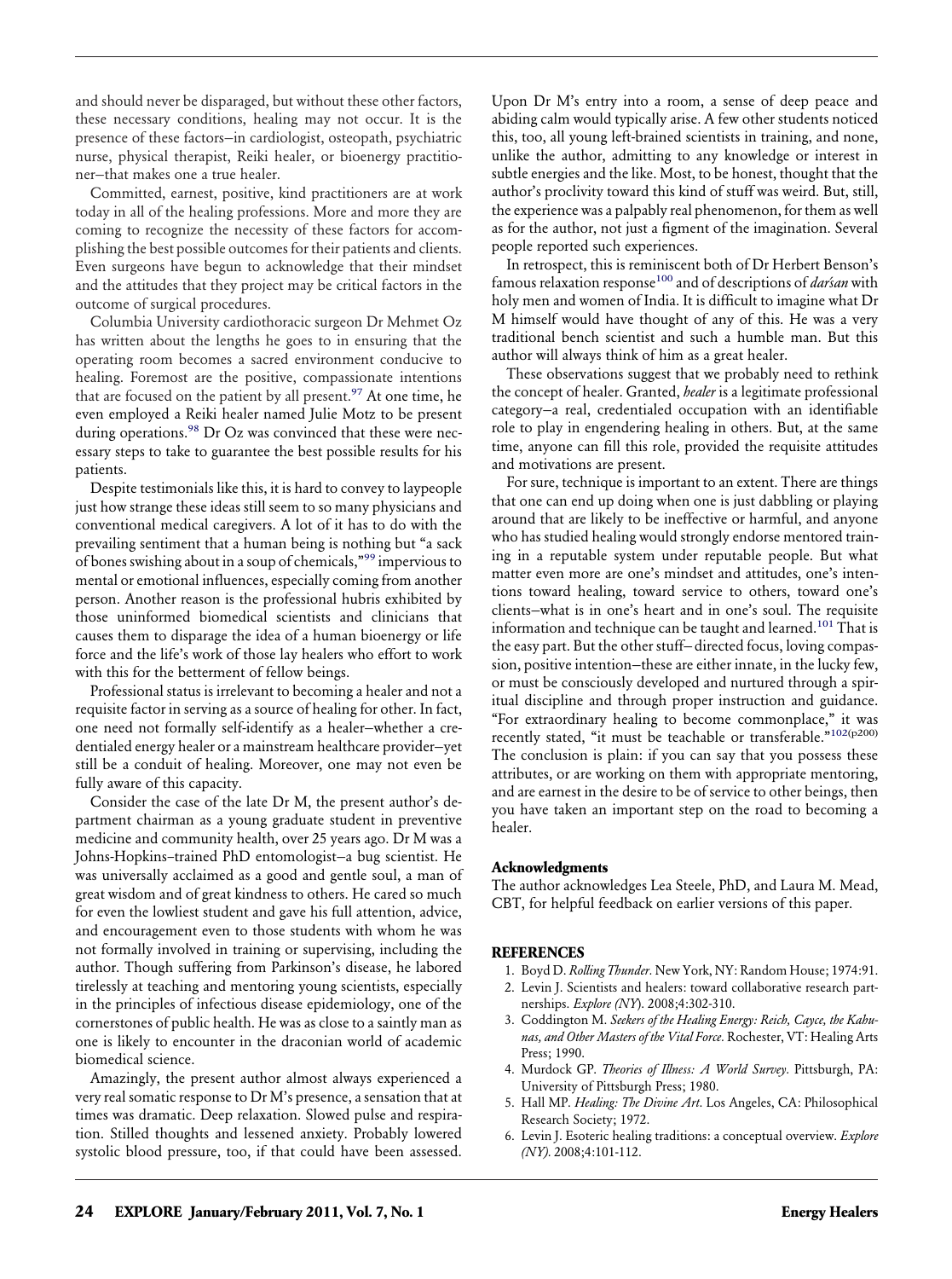- <span id="page-12-0"></span>7. Knaster M. *Discovering the Body's Wisdom: A Comprehensive Guide to More than Fifty Mind-Body Practices that Can Relieve Pain, Reduce Stress, and Foster Health, Spiritual Growth, and Inner Peace.* New York, NY: Bantam New Age; 1996.
- 8. Huang T. *The Yellow Emperor's Classic of Internal Medicine.* Veith I, trans. Berkeley, CA: University of California Press; 1966.
- 9. Rand WL. *Reiki: The Healing Touch: First and Second Degree Manual.* Southfield, MI: Vision Publications; 2005.
- 10. Engebretson J, Wardell DW. Energy-based modalities. *Nurs Clin N Am.* 2007;42:243-259.
- 11. Engebretson J. Comparison of nurses and alternative healers. *Image J Nurs Sch.* 1996;28(2):95-99.
- 12. Krieger D. *Therapeutic Touch: How to Use Your Hands to Help or to Heal.* Englewood Cliffs, NJ: Prentice-Hall; 1979.
- 13. Krieger D. *Living the Therapeutic Touch: Healing as Lifestyle.* New York, NY: Dodd, Mead & Co; 1987.
- 14. Macrae J. *Therapeutic Touch: A Practical Guide.* New York, NY: Alfred A. Knopf; 1991.
- 15. Kunz D. Compassion, rootedness and detachment: their role in healing. In: *Spiritual Healing: Doctors Examine Therapeutic Touch and Other Holistic Treatments*. Wheaton, IL: Quest Books; 1995:289- 305.
- 16. Quinn JF. Healing: the emergence of right relationship. In: Carlson R, Shield B, eds. *Healers on Healing*. Los Angeles, CA: Jeremy P. Tarcher; 1989:139-143.
- 17. Wardell DW, Weymouth KF. Review of studies of Healing Touch. *J Nurs Scholarsh.* 2004;36:147-154.
- 18. Wuthnow S. Healing touch controversies. *J Relig Health.* 1997;36: 221-229.
- 19. Meek GW, ed. *Healers and the Healing Process: A Report on 10 Years of Research by 14 World Famous Investigators.* Wheaton, IL: Theosophical Publishing House; 1977.
- 20. Krippner S, Villodo A. *The Realms of Healing.* 3rd ed. Berkeley, CA: Celestial Arts; 1986.
- 21. O'Doherty M, Griffin T. *Bio-Energy Healing: Therapy of the Future.* Dunne D, ed. Dublin, Ireland: O'Brien Press; 1991.
- 22. Stojanovich L. *The Secret of Healing: A Journey Through the World of Spiritual Energies.* Belgrade, Yugoslavia: Ljubisa Stojanovich; 1994.
- 23. Holzer H. *The Secret of Healing: The Healing Powers of Ze'ev Kolman.* Hillsboro, OR: Beyond Words Publishing; 1995.
- 24. Gerber R. *Vibrational Medicine: New Choices for Healing Ourselves.* Santa Fe, NM: Bear & Co; 1988.
- 25. Harpur T. *The Uncommon Touch: An Investigation of Spiritual Healing.* Toronto, Ontario: McClelland & Stewart; 1994:159 –172.
- 26. Levin J, Mead L. Bioenergy healing: a theoretical model and case series. *Explore (NY).* 2008;4:201-209.
- 27. Ra. *The Law of One, Book III.* Atglen, PA: Whitford Press; 1982.
- 28. Young A. *Cosmic Healing: A Comparative Study of Channeled Teachings on Healing.* Marina del Rey, CA: DeVorss & Co; 1988.
- 29. Bruyere RL. *Wheels of Light: A Study of the Chakras, Volume 1.* Farrens J, ed. Sierra Madre, CA: Bon Productions; 1989.
- 30. Thie JF. *Touch for Health: A Practical Guide to Natural Health Using Acupressure Touch and Massage to Improve Postural Balance and Reduce Physical and Mental Pain and Tension*. Rev ed. Pasadena, CA: T.S. Enterprises; 1987.
- 31. Eden D, Feinstein D. *Energy Medicine.* New York, NY: Jeremy P. Tarcher; 1998.
- 32. Brennan BA. *Hands of Light: A Guide to Healing Through the Human Energy Field.* Toronto, Ontario: Bantam Books; 1987.
- 33. Brennan BA. *Light Emerging: The Journey of Personal Healing.* New York, NY: Bantam Books; 1993.
- 34. Dossey L. *Healing Words: The Power of Prayer and the Practice of Medicine.* New York, NY: HarperSanFrancisco; 1993.
- 35. Feinstein D, Eden D. Six pillars of energy medicine: clinical strengths of a complementary paradigm. *Altern Ther Health Med.* 2008;14:(1)44-54.
- 36. Worrall AA, Worrall ON. *The Gift of Healing: A Personal Story of Spiritual Therapy.* New York, NY: Harper & Row; 1965.
- 37. Young A. *Spiritual Healing: Mirage or Miracle?* Rev ed. Marina del Rey, CA: DeVorss & Co; 1986.
- 38. Sweet B. *A Journey into Prayer: Pioneers of Prayer in the Laboratory– Agents of Science or Satan?* Bloomington, IN: Xlibris; 2004.
- 39. Montgomery R. *Born to Heal.* New York, NY: Fawcett Crest; 1973.
- 40. Krippner S. "Energy medicine" in indigenous healing systems. In: Srinivasan TM, ed. *Energy Medicine Around the World*.Phoenix, AZ: Gabriel Press; 1988:25-37.
- 41. LeShan L. *The Medium, the Mystic, and the Physicist: Toward a General Theory of the Paranormal*. New York, NY: Helios Press; 2003.
- 42. Benor DJ. *Spiritual Healing: Scientific Validation of a Healing Revolution.* Southfield, MI: Vision Publications; 2001.
- 43. Theosophical Research Centre. *The Mystery of Healing*. Wheaton, IL: Quest Books; 1958:81.
- 44. White R. *Energy Healing for Beginners: A Step-by-Step Guide to the Basics of Spiritual Healing.* New York, NY: Jeremy P. Tarcher; 2002: 161.
- 45. Waldspurger Robb WJ. Self-healing: a concept analysis. *Nurs Forum.* 2006;41(2):60-77.
- 46. Collinge W. *Subtle Energy: Awakening to the Unseen Forces in Our Lives.* New York, NY: Warner Books; 1998:254.
- 47. Cooke I. *Healing by the Spirit.* Rev ed. Liss, England: White Eagle Publishing Trust; 1976.
- 48. Long MF. *The Secret Science at Work.* Marina del Rey, CA: DeVorss & Co; 1953:141.
- 49. Regardie I. *The Art of True Healing: The Unlimited Power of Prayer and Visualization*. Allen M, ed. Novato, CA: New World Library; 1997:56.
- 50. Weinman RA. *Your Hands Can Heal: Learn to Channel Healing Energy.* Rev ed. New York, NY: Arkana; 1992:99.
- 51. Bailes F. *Your Mind Can Heal You.* Rev ed. Marina del Rey, CA: DeVorss & Co; 1971:99.
- 52. Goldner D. *How People Heal: Exploring the Scientific Basis of Subtle Energy in Healing.* Charlottesville, VA: Hampton Roads Publishing Co; 1999:99.
- 53. Watson D. *The Dictionary of Mind and Spirit.* New York, NY: Avon Books; 1991:152.
- 54. Shealy CN. *Sacred Healing: The Curing Power of Energy and Spirituality.* Boston, MA: Element; 1999.
- 55. Swami Panchadasi. *A Course in Advanced Lessons in Clairvoyance and Occult Powers.* Kila, MT: Kessinger Publishing Co; 1996.
- 56. Atreya. *Prana: The Secret of Yogic Healing.* York Beach, ME: Samuel Weiser; 1996.
- 57. Carmack L. The promise of synergy medicine. *Bridges Magazine.* 2004;15(2):10-13.
- 58. Sherwood K. *The Art of Spiritual Healing.* St. Paul, MN: Llewellyn Publications; 1994:167-176.
- 59. Young A. *Cosmic Healing: A Comparative Study of Channeled Teachings on Healing.* Marina del Rey, CA: DeVorss & Co; 1988:138.
- 60. Goldsmith JS. *The Art of Spiritual Healing.* New York, NY: Harper-SanFrancisco; 1959.
- 61. Batie HF. *Healing Body, Mind, & Spirit: A Guide to Energy-Based Healing.* Woodbury, MN: Llewellyn Publications; 2006.
- 62. Ellsworth P. *Direct Healing*. North Hollywood, CA: Newcastle Publishing Co; 1982:56.
- 63. Fuentes S. *Healing with Energy: The Definitive Guide to Hands-on Techniques From a Master.* Franklin Lakes, NJ: New Page Books; 2007:27.